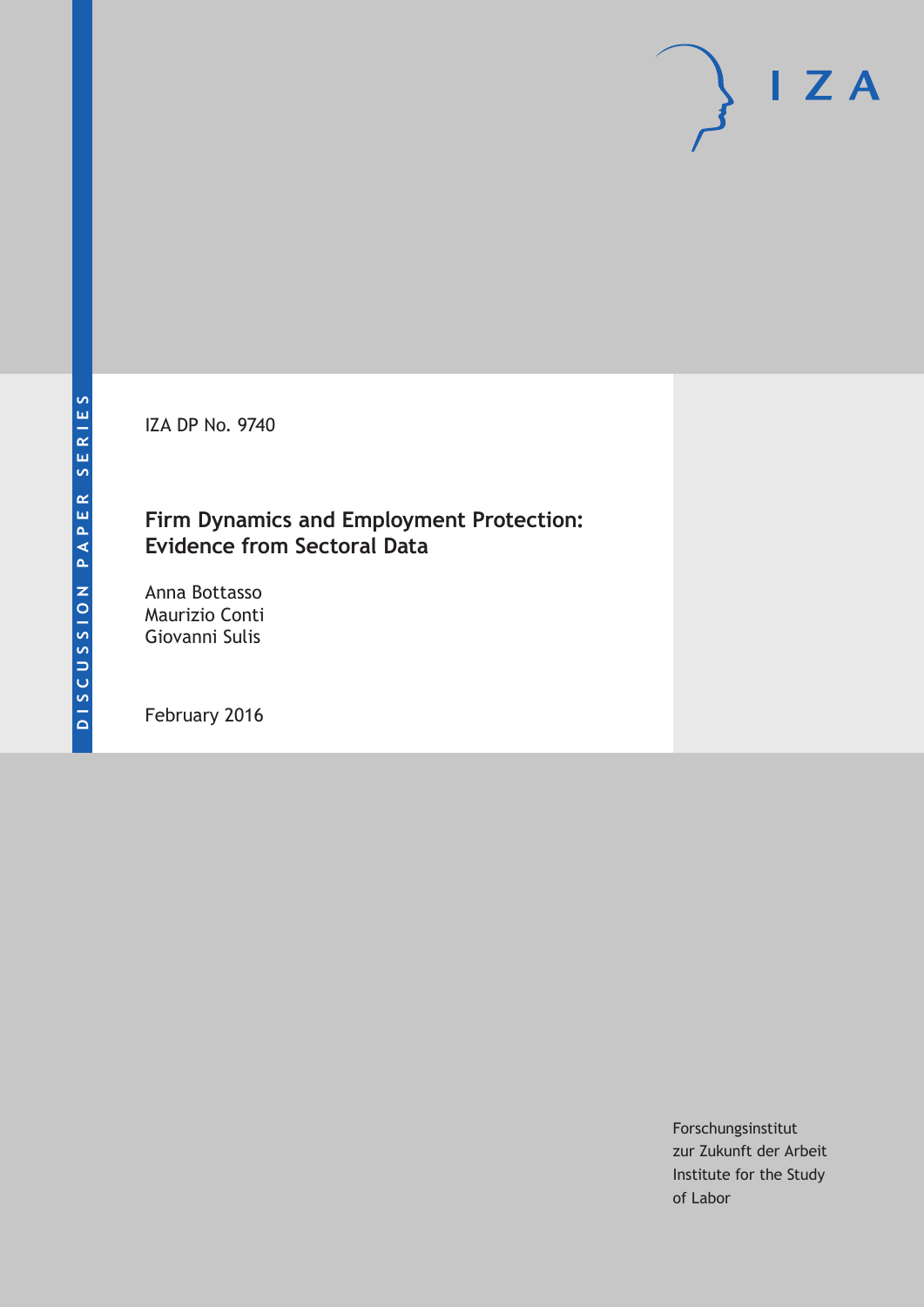# **Firm Dynamics and Employment Protection: Evidence from Sectoral Data**

### **Anna Bottasso**

*University of Genova* 

# **Maurizio Conti**

*University of Genova* 

## **Giovanni Sulis**

*University of Cagliari, CRENoS and IZA*

Discussion Paper No. 9740 February 2016

IZA

P.O. Box 7240 53072 Bonn Germany

Phone: +49-228-3894-0 Fax: +49-228-3894-180 E-mail: iza@iza.org

Any opinions expressed here are those of the author(s) and not those of IZA. Research published in this series may include views on policy, but the institute itself takes no institutional policy positions. The IZA research network is committed to the IZA Guiding Principles of Research Integrity.

The Institute for the Study of Labor (IZA) in Bonn is a local and virtual international research center and a place of communication between science, politics and business. IZA is an independent nonprofit organization supported by Deutsche Post Foundation. The center is associated with the University of Bonn and offers a stimulating research environment through its international network, workshops and conferences, data service, project support, research visits and doctoral program. IZA engages in (i) original and internationally competitive research in all fields of labor economics, (ii) development of policy concepts, and (iii) dissemination of research results and concepts to the interested public.

IZA Discussion Papers often represent preliminary work and are circulated to encourage discussion. Citation of such a paper should account for its provisional character. A revised version may be available directly from the author.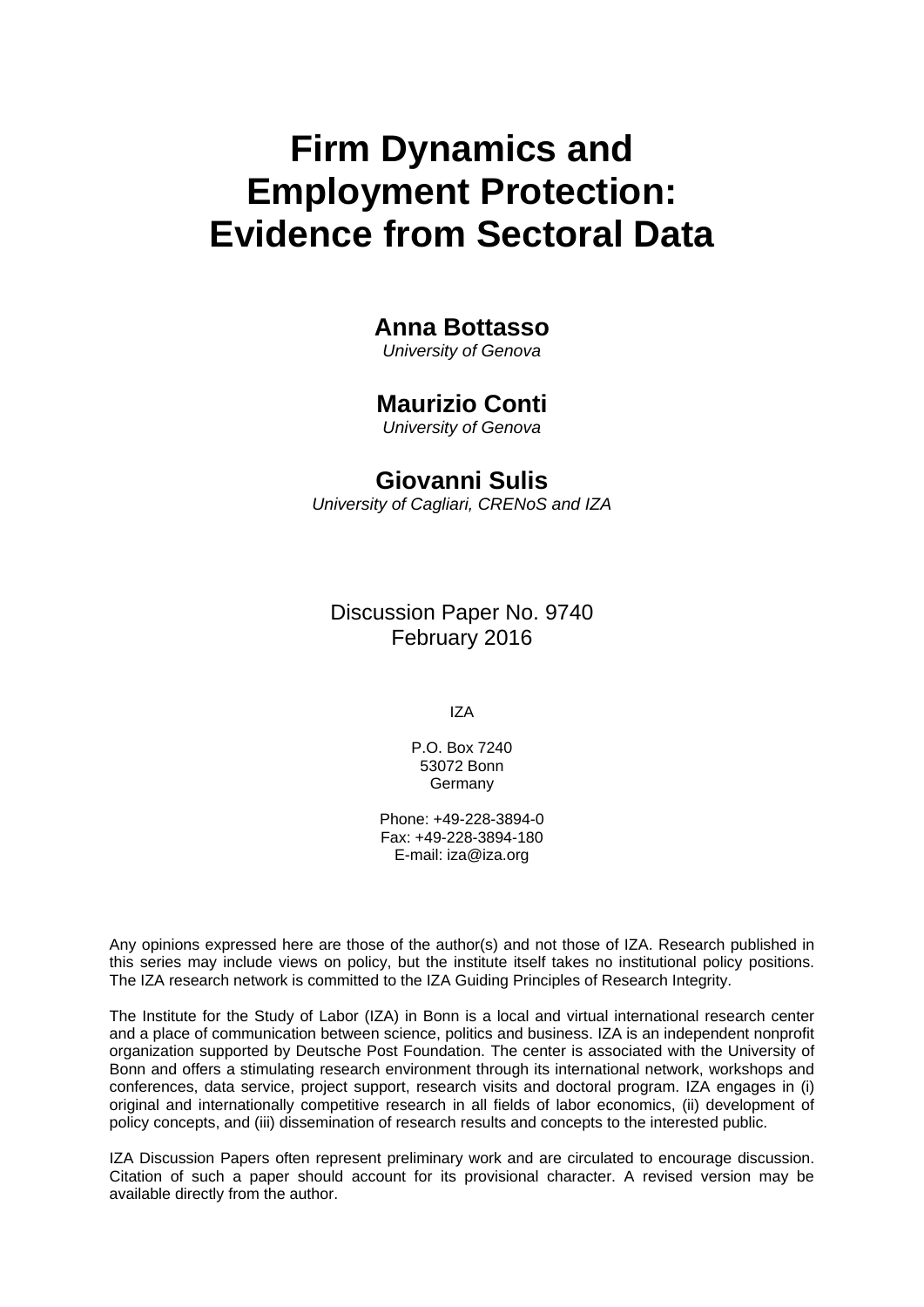IZA Discussion Paper No. 9740 February 2016

# **ABSTRACT**

# **Firm Dynamics and Employment Protection: Evidence from Sectoral Data\***

In this paper we analyse the impact of employment protection legislation (EPL) on firms' entry and exit rates for a large sample of industries of thirteen countries selected from the most recent version of the OECD Structural and Business Statistics Database. Using a differences-in-differences identification strategy, we find that more stringent EPL is associated to lower entry and exit rates, particularly in industries characterized by higher job reallocation intensity. We also find that both collective and individual dismissal regulations reduce firms' entry and exit rates. Interestingly, our results suggest that the negative effects of EPL is stronger in the case of firms between one and nine employees while, in the case of larger ones, results are not clear-cut. An extensive sensitivity analysis confirm the robustness of our findings.

JEL Classification: J65, L11, L26

Keywords: entry and exit, turnover, employment protection legislation, reallocation

Corresponding author:

 $\overline{\phantom{a}}$ 

Giovanni Sulis Department of Economics and Business University of Cagliari Viale Sant'Ignazio da Laconi 78 09124 Cagliari Italy E-mail: gsulis@unica.it

<sup>\*</sup> We thank participants at the XXX AIEL Conference in Cagliari for comments and suggestions. We also thank Fabiano Schivardi for giving us access to his data. The usual disclaimer applies.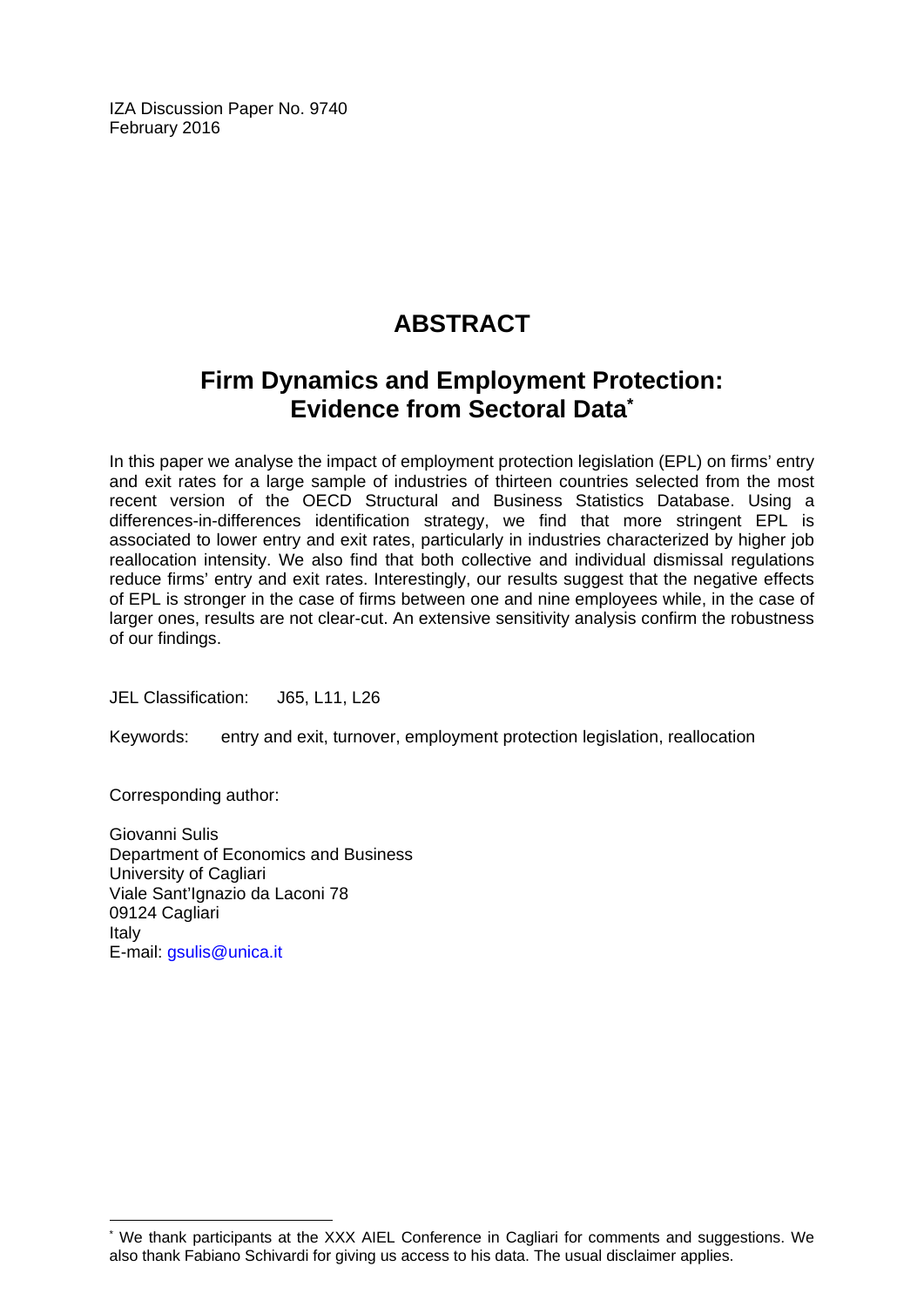#### **1. Introduction**

Recently, a large and growing empirical and theoretical literature has ascribed to the misallocation of resources, potentially associated to the institutional and regulatory environment where firms operate, an important share of the cross-country differences in incomes and productivity (Restuccia and Rogerson (2008), Hsieh and Klenow (2009), Bartelsman et al. (2013), Hopenhayn and Rogerson (1993) and Poschke (2009), among the others). In particular, this literature has highlighted the importance of static allocative efficiency (i.e. the extent to which more productive firms tend to have larger market shares) as a driver of cross-country productivity level differentials (Bartelsman et al. (2013), Andrews and Cingano (2014)). Moreover, other authors (e.g. Foster et al, 2001) have found that, in many countries, a sizeable share of productivity growth derives from reallocation of resources, within narrowly defined sectors, from low productivity to high productivity establishments (dynamic allocative efficiency). The above literature suggests that the efficiency of the allocative process might be dampened by distortions induced by labour and product market regulations, taxation, subsidies, trade restrictions or non-competitive banking systems.

Reallocation of resources can work though expansion and contraction of existing firms, or via the entry-exit channel: indeed, some studies have found that exiting firms are in general low productivity ones, while, if a sufficient window of time is allowed for, entering firms on average tend to become high productivity producers (or rapidly shrink and exit). As a matter of fact, and leaving aside any measurement error issue (Foster et al, 2001), the "net entry" (i.e. entry less exit) component of reallocation seems to account for a non-negligible share of aggregate productivity growth. Some authors have found that, in the case of the US and over a five or ten-year horizon, at least one quarter of aggregate productivity growth is associated to the net entry component (Foster et al, 2008 and Foster et al, 2001), i.e. to the exit of low productivity firms and the entry and expansion of high productivity ones.<sup>1</sup> However, there are non-negligible differences across countries in the contribution of net entry to aggregate productivity growth: Bartelsman et al (2009) show that net entry accounts for between one-fifth and one-half of aggregate productivity growth in a sample of OECD countries. This in turn suggests that such cross-country differences might be associated to country-level heterogeneity in government policies and institutions.<sup>2</sup>

In particular, some authors have studied the impact that labour and product market regulations, barriers to entry, taxation or financial development have on average entry and exit rates. For example, Klapper et al (2006) and Ciccone and Papaioannou (2007) examine the impact of entry costs and regulation, Da Rin et al (2011) study the effects of taxation of corporate income while Samaniego (2010) focuses on the role played by technical change and entry costs.

As far as employment protection legislation (EPL) is concerned, a number of theoretical studies have considered its implications on firms' incentives to enter and exit. In the case of entry, the consensus generally acknowledges that more rigid labour markets tend to deter entry. For instance, Bertola (1994), by modelling firing costs as an adjustment friction, argues that they reduce the value of the firm and therefore firms' incentives to enter, ceteris paribus. Similarly, Koeniger and Prat (2007) show that firing costs reduce firm entry in their model because, by reducing the shadow value of labour, they increase the productivity threshold above which it is convenient to enter. However, Klapper et al (2006) note that rules that restrict employers' freedom to fire may reduce start-up costs because they protect employees, therefore giving the latter the confidence to join small and untested firms. Moreover, large firms might be more harmed by employment protection rules because the latter are in general tougher in the case of larger firms and this can give more

<sup>&</sup>lt;sup>1</sup> In some sectors, its contribution can be even higher. Foster et al (2006) found that virtually all productivity growth in the US retail sector was due to entry of high productivity firms and to the exit of low productivity ones. In general, the contribution of net entry to productivity growth is larger in more technologically advanced sectors (Martin and S

<sup>&</sup>lt;sup>2</sup> Although cross country differences in average entry and exit rates are not large (Bartelsman et al. (2009)), this could be due to different regulations and/or institutions in place in different countries that have opposite impacts on entry and exit rates (see also Cabral, 2014).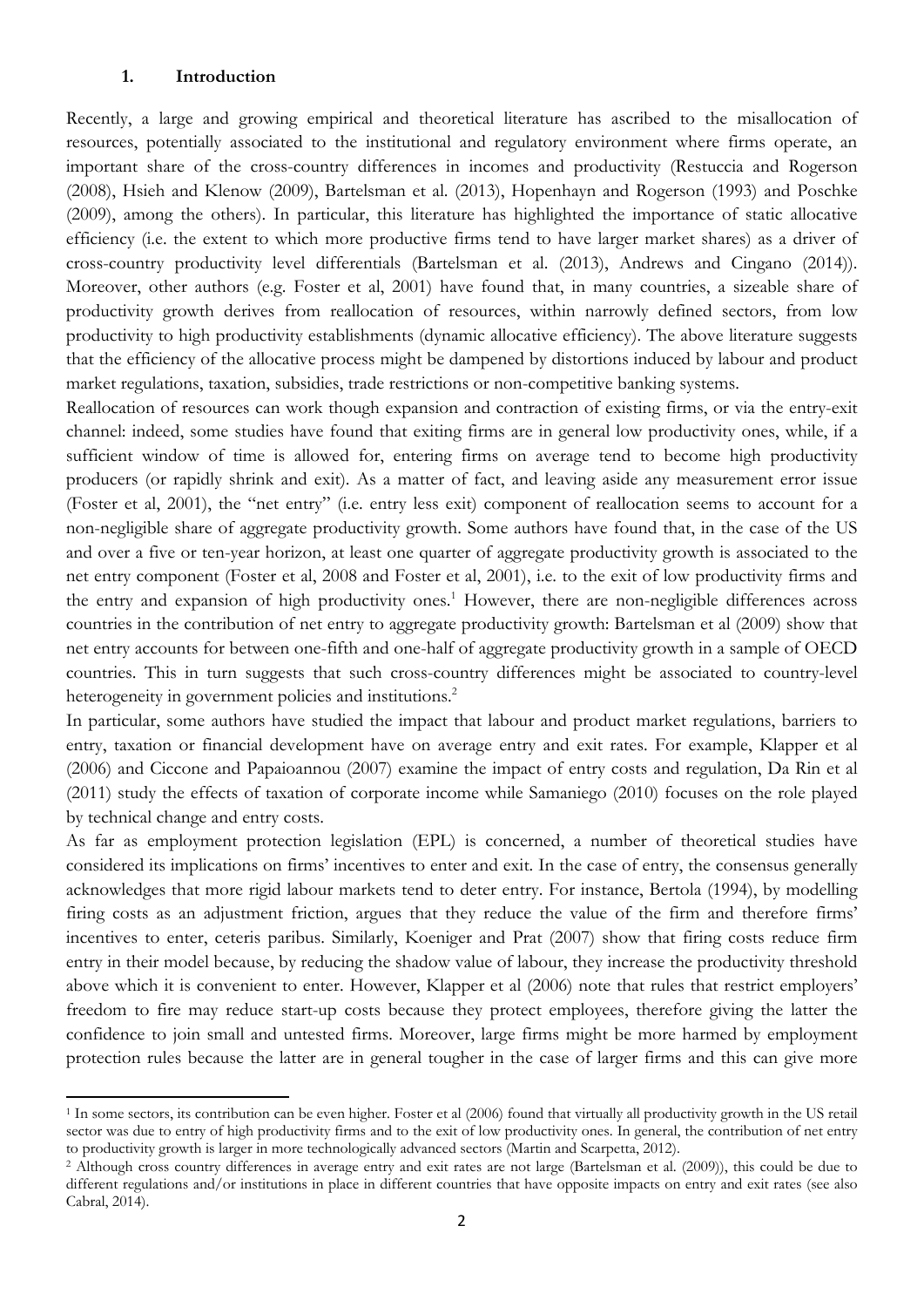space to start-ups, which are disproportionally small ventures. However, because the costs entailed by EPL have in general fixed components -that are more binding in the case of small firms- a rigid labour market might deter entry, especially in the case of small firms (Bartelsman et al, 2009).

The empirical evidence on entry and EPL is scant and generally referred to single country studies. In particular, Autor et al (2007) find, using US data, that, after the introduction of the good faith exception (a form of common law exception to the "employment-at-will" doctrine consisting in the prohibition to employers to fire workers for a bad cause) the number of entering firms fell significantly. Similarly, Kugler and Pica (2008) suggest that a 1990 reform in Italy -which increased EPL for small (below 15 employees) firms only- reduced entry of small firms relatively to larger ones. The only study using cross-country data is Aghion et al (2007) who find that EPL is associated to smaller entry rates particularly in industries that are naturally characterized by stronger labour reallocation.<sup>3</sup>

By way of contrast, the theoretical literature on EPL and exit does not offer clear-cut conclusions. For instance, Poschke (2009), building on Samaniego (2006), models firing costs as both an adjustment cost and as a tax on exit: his theoretical model shows that, if firing costs are charged only to continuing firms, firing costs reduce the value of continuing operations and therefore increases exit, thereby positively contributing to selection and productivity growth.<sup>4</sup> By way of contrast, if firing costs are levied also on continuing and exiting firms, they reduce the value of continuing but also the value of exit: however, the latter drops more because firing costs are to be borne immediately, thereby reducing exit, with respect to a benchmark economy with no firing costs.

However, there might be other reasons to believe that EPL tends to reduce exit: for instance, in countries with rigid labour markets firms will tend to experiment less because of the adjustment costs entailed by high EPL, especially in sectors where experimentation is more important (e.g. those sectors that naturally require more labour reallocation, or those that use ICT more intensively). If this is indeed the case, firms in high EPL countries will use more stable and already experimented technologies and therefore we might expect fewer failures so that the exit rate might be lower, particularly in sectors requiring high flexibility. Furthermore, by reducing exit and keeping more low productivity firms alive, EPL might also deter entry, because resources (capital and labour) are not liberated by firms that would have otherwise exited in more flexible labour market environments.<sup>5</sup>

The empirical literature on exit rates is really scant and does not offer clear cut predictions. To the best of our knowledge, the only studies available in the literature are the already mentioned single country studies by Autor et al (2007), who use US industry panel data at the state level, and by Kugler and Pica (2008), who use Italian firm level panel data. Both studies however do not find any statistically significant effect of EPL on exit rates.

In this paper, we use the latest version of the OECD Structural and Business Statistics Database (ISIC Rev 3) and the standard EPL indicators computed by OECD, in order to study whether firms' entry and exit decisions are affected by employment protection legislation (EPL) in a cross section of 27 sectors of 13 OECD (EU) countries observed over the 2004-2007 period. In particular, we use the Rajan and Zingales' (1998) differences-in-differences approach as an identification framework in order to analyse whether firms' entry and exit rates are negatively impacted by firing restrictions, particularly in sectors that naturally require more flexibility in labour force adjustment, the latter proxied by industry level worker reallocation rates in the US.

The main result of this study is that EPL is associated to both lower entry and exit rates. Moreover, we find that the additional burden that firms have to bear in the case of collective dismissals has an additional

<sup>3</sup> See also Scarpetta (2002).

<sup>&</sup>lt;sup>4</sup> A similar result is also found in the model of Koeniger and Prat (2007) where firing costs increase the productivity threshold below which it is convenient to exit, because they reduce the shadow value of labour and therefore the option of waiting. 5 See Aghion et al. (2008).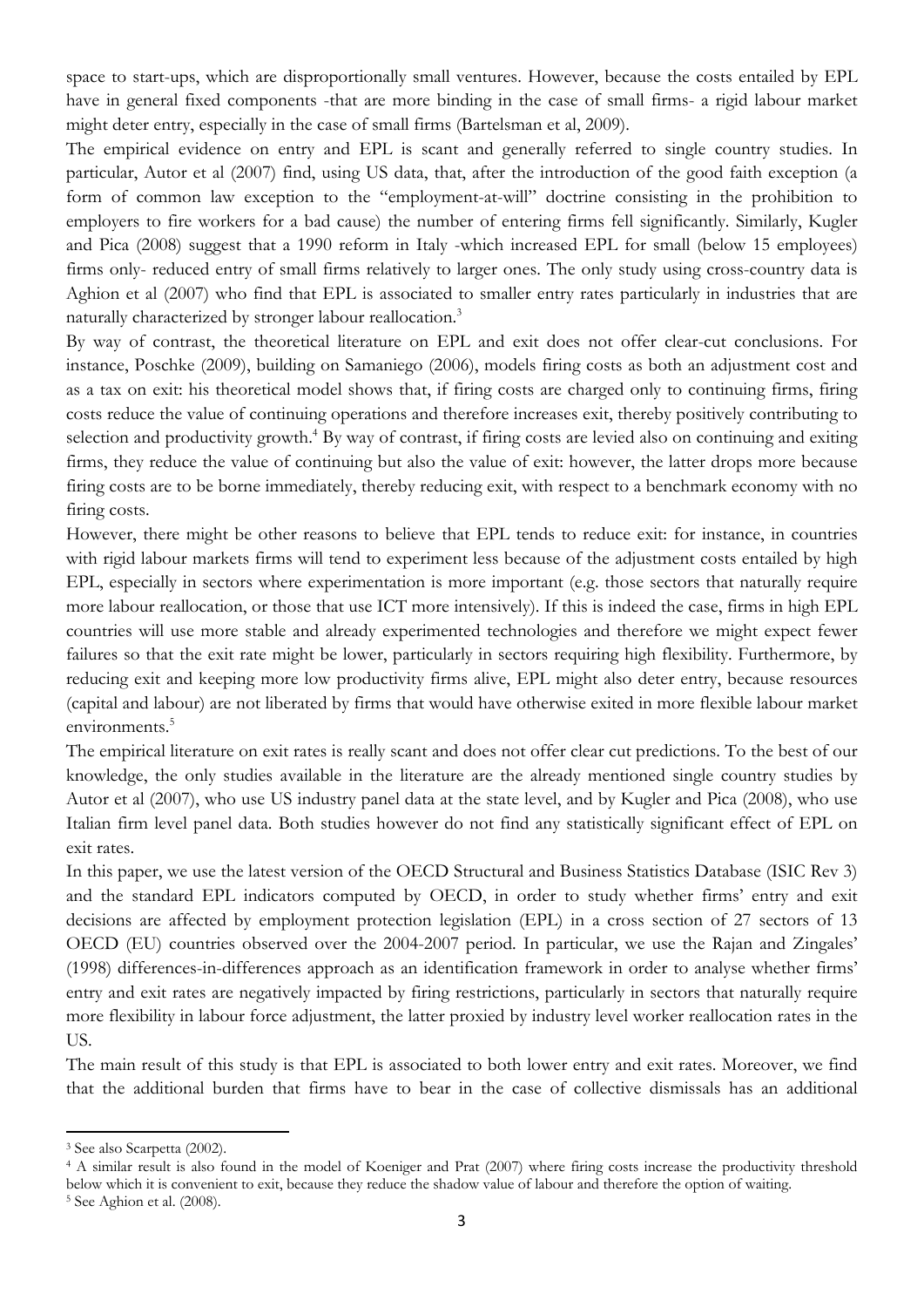negative effect on top of those that are associated to stricter individual dismissal regulations. In turn, difficulty of dismissals seems to be the most important regulatory determinant. Interestingly, we find that the negative effects of EPL are larger in the case of small firms (those between 1 and 9 employees) while, in the case of larger ones (these with 10 or more employees), our results do not allow us to draw firm conclusions.

This paper is related to different strands of literature. First, our paper is in line with Haltiwanger et al (2014) who find, using industry data for a set of emerging, industrial and transition economies observed over the 1990s, that stricter EPL reduces job reallocation (job creation plus job destruction) particularly in those industries and firm size classes that require "more frequent" labour adjustment. Interestingly, they find that this effect is particularly strong in the case of job reallocation originated by entry and exit of firms (the extensive margin) with respect to that due to reallocation among continuing firms. A similar study is that of Bassanini and Garnero (2013) on a set of OECD countries, who find that countries with stricter EPL tend to display lower within industry job-to-job transitions.

Second, this paper is associated to the empirical literature analysing the link between EPL and productivity growth, which generally finds a negative correlation between labour market rigidity and total factor productivity, particularly in sectors with higher reallocation intensity or in more innovative sectors.<sup>6</sup>

Finally, this study is linked to the empirical literature that has sought to study the impact of government regulations on entry rates as well as to the industrial organization literature on entry and exit (Caves (1998) and Santarelli and Vivarelli (2007)).<sup>7</sup>

This paper contributes to the previous literature on different dimensions. First, it uses the latest version of the OECD Structural and Business Statistics Database, which measures entry and exit on a consistent basis across countries and for a more recent period than virtually all the recent empirical works on firm turnover. Second, unlike previous comparable studies, such as that of Aghion et al (2007), we disentangle the role of different regulatory provisions (e.g. individual versus collective dismissals) and, more importantly, to the best of our knowledge, this is the first paper that empirically analyses the link between employment protection legislation and firms' exit using a consistent cross country-cross industry source of data.

The remainder of the study is organized as follows. In Section 2, we discuss the dataset, while in Section 3 we describe our estimation and identification framework. Section 4 contains the empirical results while Section 5 concludes.

#### **2. Data**

#### **2.1 Country-industry level**

We use the last version of the "SDBS Business Demography Indicators (ISIC Rev. 3)" database from the OECD for our dependent variables.<sup>8</sup> From this dataset, we extract information on entry and exit rates based on the number of active employer enterprises (see more below) for a set of 13 European countries (Austria, Belgium, Czech Republic, Denmark, Spain, Finland, Hungary, Italy, Netherlands, Norway, Portugal, Slovakia and Sweden) for the period 2004-2007. The dataset provides information on births (entry) and deaths (exit) based on different sectors of economic activities at the ISIC Rev. 3 version of STAN including manufacturing, electricity and gas, wholesale and retail trade, hotels and restaurants, transport, financial intermediation and real estate activities (more details in Tables 1 and 2). The total number of industries at the

<sup>6</sup> See, among the others, Bassanini et al (2009), Cingano et al (2010), Autor et al (2007) and Conti and Sulis (2015). However, see also Belot et al (2007) who found a positive effect of EPL on per capita GDP and Acharya et al (2010). See also Scarpetta and Martin (2012) for a literature review.

<sup>7</sup> See Klapper et al (2006) and Ciccone and Papaioannou (2007) for the role of entry costs and regulation; Da Rin et al (2011) on the effects of taxation of corporate income and Samaniego (2010) on the role played by technical change and entry costs, among the others.

<sup>8</sup> More information on the dataset is available at http://www.oecd.org/std/business-stats/eurostatoecdmanualonbusinessdemographystatistics.htm.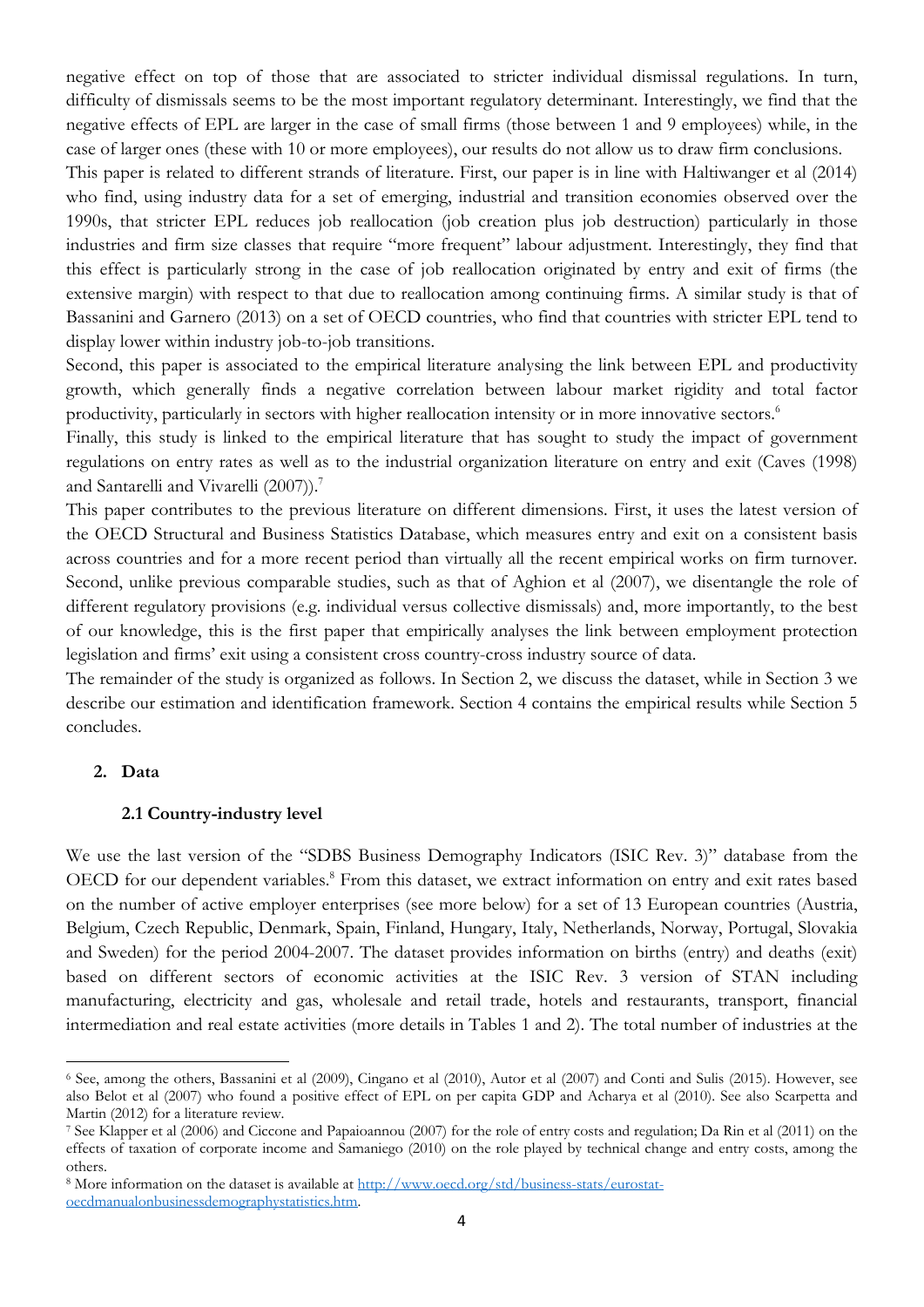2 digit ISIC Rev 3 level is 36; however, we exclude the remaining countries/sectors available in the database as information was not reliable or missing for the observation period: we end up with 13 countries and 27 sectors. In order to minimize missing data problems, we calculate the average of our dependent variables over the period 2004-2007. The complete dataset should include 351 observations (13 countries x 27 sectors x 1 year); however, our baseline regressions are run on 332 (293) observations for entry (exit) rates, with data for exit rates for Sweden that are completely missing. For some countries, the number of sectors is below 27, but it never falls below 24. With the relevant exception of sector "Real estate activity" for which we have information available only for 8 countries, other sectors are equally represented across countries, ranging from 10 to 13 country observations (see Tables 1 and 2).

The main advantage of the SDBS dataset is that it allows us to compare cross-country data on entry and exit rates. As Bartelsman et al (2009) discuss, this is the most relevant problem when studying firm dynamics using aggregated sectoral data derived from business statistics and business registry. As pointed out in Eurostat (2007), to ease comparability across countries, the statistical unit to be used for firm demography data is the enterprise. In this paper, we use indicators based on the population of "employer enterprises", i.e., enterprises that have paid employment or at least one employee.<sup>9</sup> For this population of employer enterprises, absolute numbers of births and deaths are provided, and entry and exit rates are easily calculated and directly made available by the OECD.<sup>10</sup>

Our regressions include a set of controls that are derived from the same source. In particular, after matching their (slightly) different sectoral classification, from Bassanini and Garnero (2013) we take the countryindustry share of self-employed (Self-employed), share of medium educated (Med. educated), the share of low educated (Low. educated) and the share of temporary contracts (Temporary). We take the average values of these control variables over the period 2004-2007.<sup>11</sup>

In Tables 1 and 2 we report descriptive statistics for the main variables at the sectoral and country level respectively (more details on definitions and sources are discussed in next subsections). In Table 1, we observe a large degree of heterogeneity in terms of entry and exit rates across sectors. The average entry (exit) rate equals 9.83 (8.08) with a standard deviation of 3.19 (2.29), with a large variation in both entry and exit rates: by way of example, entry rates vary from 5.7 (Food, beverages and tobacco) to 15.39 (Other business activities). Note that non-manufacturing industries exhibit higher entry and exit rates with respect to manufacturing sectors. Similarly, the US reallocation rate has a significant range of variation, i.e. between 15 and 85%.

In the remaining columns of Table 1, we report the descriptive statistics for small (1 to 9 employees) and large (10 plus employees).<sup>12</sup> As expected, entry (exit) rates are higher for small than for large firms, with an average of 12.34 (10.18) against 2.13 (2.51). As a matter of fact, entry and exit are a small firm phenomenon: the average share of entry accounted for by large firms entrants across sectors is 4.5% (with a standard deviation of 3.2), ranging from 15% for utilities to 1% for activities related to financial intermediation. In turn, the average share of exit accounted for by large firms is about 5.6% (SD 3.8).

Descriptive statistics reported in Table 2 illustrate a similar picture across countries. Entry rates vary between 4% (Belgium) to 13% (Hungary), similarly, exit rates for Belgium are very low (less than 3%) while they are very high for Portugal (about 13%). When disentangling country level entry and exit rates by firm size, we still detect important differences across countries. In this case, the share of entry accounted for by larger firms

<sup>&</sup>lt;sup>9</sup> Moreover, there is recognition that this the population of employer enterprises is distinctly different from the population of nonemployer businesses. Note that this is not the only possible unit of observations. For example, in a recent paper on the effect of taxation on firm dynamics, Kneller and Macgowan (2012) use the entire population of active enterprises derived from a previous version of the SBDS database, thus including self-employed.<br><sup>10</sup> See Eurostat (2007) for more details concerning entry and exit events.<br><sup>11</sup> These are originally obtained from the Labour Force Surveys micro data and are ma

However, the latter category is only available for the US, and we cannot disentangle the category "10 plus" in more detailed ways. We decided to jointly consider the first two categories of firm size.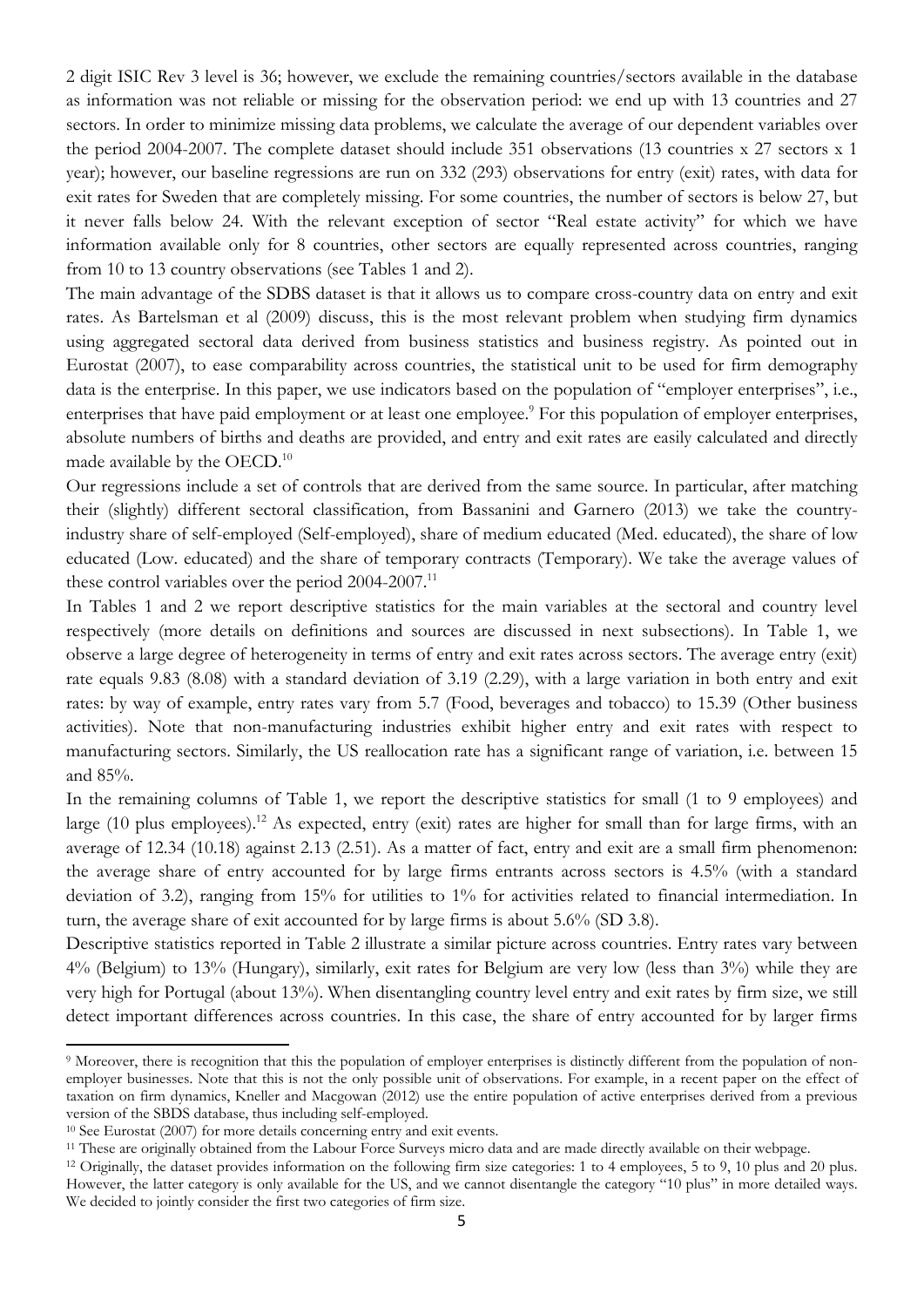varies from about 1% in Portugal and Sweden to about 5% (Czech Republic and the Netherlands), while the average share of large firm exit is equal to 4.3% across countries.

#### **2.2 Industry level**

Our measure of labour reallocation is directly taken from Bassanini and Garnero (2013), and it is the average level of sectoral worker reallocation over the period 2004-2007. This measure has been calculated by the authors as the sum of hiring and separations over employment using the Displaced workers/Job tenure supplement of the US Current Population Surveys. Similar measures of job or worker reallocations have been used by Haltiwanger et al. (2013) and Bassanini et al. (2009).

Other industry level control variables are obtained from different sources and, otherwise stated, refer to the US. In particular, we consider the share of employment in total economy in 2004 for each country-industry pair from the STAN database (Employment), the turnover rate in the US calculated as the sum of entry and exit rates from the SDBS dataset (Turnover), a measure of financial development from Bravo-Briosca et al (2013) (Fin. Dep.), a measure of R&D intensity over value added from the same source (R&D), an index of industry specific technological change taken from Samaniego (2010) (Tech. Change), an index of industry level of volatility (Volatility), as a proxy of risk, taken from Michelacci and Schivardi (2013) the average growth rate 93\_03 of full-time equivalents in the US from the STAN database (Empl. Growth), and a measure of capital intensity from Bravo-Briosca et al (2013) (Cap. Int.). These variables have been interacted with country level variables described in the next subsection.

#### **2.3 Country level**

Our preferred measure for employment protection legislation is version 2 of this indicator (*eprc\_v2*) available from the OECD. It is calculated as the weighted sum of sub-indicators concerning the regulations for individual dismissals (weight of 5/7) and additional provisions for collective dismissals (2/7). The overall index incorporates 12 detailed data items, and in our robustness checks, (see Table 6) we combine them to obtain different sub-indicators for EPL.13 Moreover, as a robustness check, we also consider the EPL index from the Economic Freedom of the World database. In our IV regressions we use legal origin (taken from Bassanini et al, 2009) as instruments for EPL.

In our robustness checks we use the following controls at the country level: OECD indices of burden on start-ups e barriers to competition (Barriers) as in Andrews and Cingano (2014); a measure of financial development taken from the World Bank (Fin. Dev.), a measure of costs for resolving insolvency from the World Bank (Insolvency). Moreover we consider a set of controls for other labour market institutions from Bassanini and Garnero (2013): union density (UD), a measure of corporatism (Corp.), the tax wedge (Tax), and the gross replacement rate for unemployment benefits (Repl. Ratio.). In one regression specification, we check whether the effect of EPL varies with the distance from the technological frontier: the TFP level of each country (TFP), measured as a percentage of the US comes from the last release of the Penn World Table.

#### **3. Estimation and identification strategy**

Our empirical framework is based on the difference-in-difference approach proposed by Rajan and Zingales (1998) and subsequently employed in many other empirical applications.14 This approach implies the estimation of the following equation:

<sup>&</sup>lt;sup>13</sup> For more details see http://www.oecd.org/employment/emp/oecdindicatorsofemploymentprotection.htm.<br><sup>14</sup> For studies on the impact of EPL and other labour market institutions, see Bassanini et al (2009), Haltiwanger et Bassanini and Garnero (2013) and Cardullo et al (2015).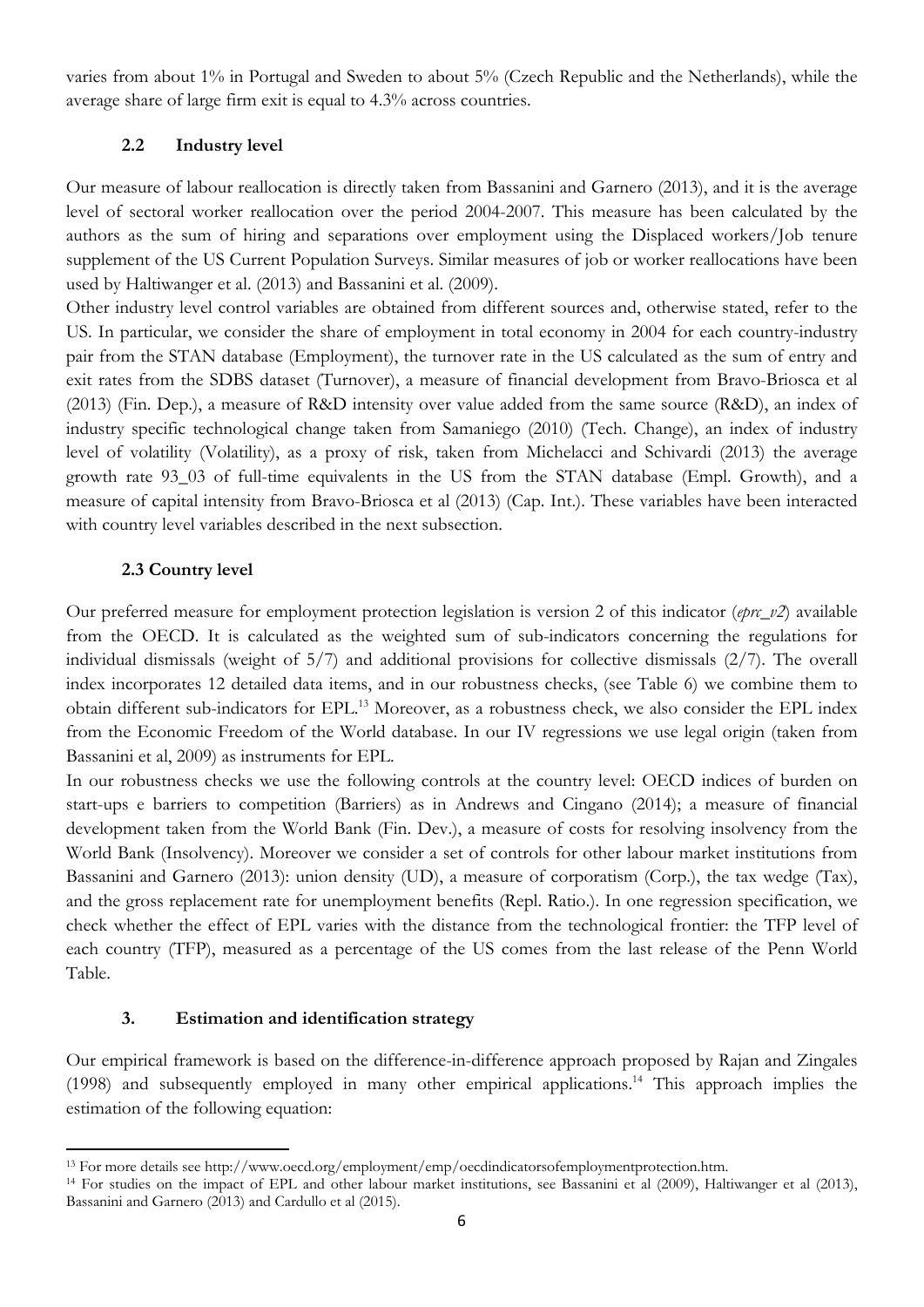$$
Y_{s,c} = \alpha \left(Reallocation_s * EPL_c \right) + \beta \left( W_s Z_c \right) + \lambda X_{s,c} + u_c + u_s + v_{s,c} \tag{1}
$$

Where  $Y_{\rm sc}$  is the entry or exit rate in sector s of country c, Reallocation is the worker reallocation rate of sector s in the US, EPL is the level of Employment Protection Legislation in country  $c, W_s$  is a set of US industry characteristics,  $Z_c$  is a set of country level variables.  $X_{sc}$  is a set of variables that vary at both country and sector level, u<sub>c</sub> is a country fixed effect, u<sub>s</sub> is a sector fixed effect and u<sub>sc</sub> is a standard error term.

A negative sign for the coefficient  $\alpha$  of the interaction term Reallocation\*EPL indicates that countries characterized by stronger EPL tend to have lower entry and exit rates, especially in industries characterized by high reallocation intensity.

The identification assumption behind equation (1) is that EPL is likely to be more binding in employment reallocation intensive sectors, where the flexibility requirements in the use of labour inputs are likely to play a more important role. The idea underlying the Rajan and Zingales (1998)'s approach is that there are industries (in this case those that naturally require more flexibility in the use of the workforce) that are more likely to be more "exposed" to a particular policy (employment protection legislation in this case): such industries can be considered as a sort of "treatment" group, while those that are less exposed may act as "control" group.

The use of US industry data to build a proxy for sectoral reallocation intensity is motivated by the fact that the US labour market is one of the most flexible an therefore it can approximate the "natural" industry need for employment reallocation that would have emerged also in other countries if they were not characterized by higher levels of EPL. It is important to note that for the US industry data to be a valid proxy for the "natural" exposure of an industry to a particular policy in a given country, it is not necessary that in each country the industry characteristics of interest takes on the same values as in the US. Indeed, it is sufficient that the ordering of the industries is about the same across countries. However, even this milder requirement could be violated because each industry is the aggregate of various sub-industries and if there are important differences across countries in the mix of sub-industries, then using US industry data might entail measurement error, resulting in attenuation bias. Moreover, Ciccone and Papaioannou (2010) have argued that in some circumstances also amplification bias might result, especially when the industry characteristics of interest in the benchmark country might be considered as a better proxy for the industry characteristics in more similar countries (e.g. in our paper in the case of countries with more lax employment protection legislation).

Therefore, because in principle both attenuation and amplification bias might occur in a given dataset, Ciccone and Papaioannou (2010) have proposed a "benchmarking bias" approach implemented through an IV method which instruments Reallocation\*EPL<sub>c</sub> with a two-step procedure. First, they propose to obtain the predicted industry slopes of EPL by estimating with OLS on all countries (but the US) the following equation:

$$
Y_{s,c} = \rho_s \times EPL_c + e_c + e_s + e_{s,c} \tag{2}
$$

The authors showed that the "true" industry reallocation intensity could be built (netting out country effects) as the predicted industry reallocation intensity for the country with the most flexible labour market (the US) as follows:

$$
real\widehat{local} \text{ion}_s = \hat{e}_s + \hat{\rho}_s * EPL_{US}
$$
\n
$$
\tag{3}
$$

Therefore, we use  $\widehat{reallocal}$   $\widehat{local}$   $*$   $EPL_c$  as an instrument for Reallocation\*EPL $_c$ .15

<sup>15</sup> See Bassanini and Garnero (2013) and Conti and Sulis (2015) for an application of this two-step estimator.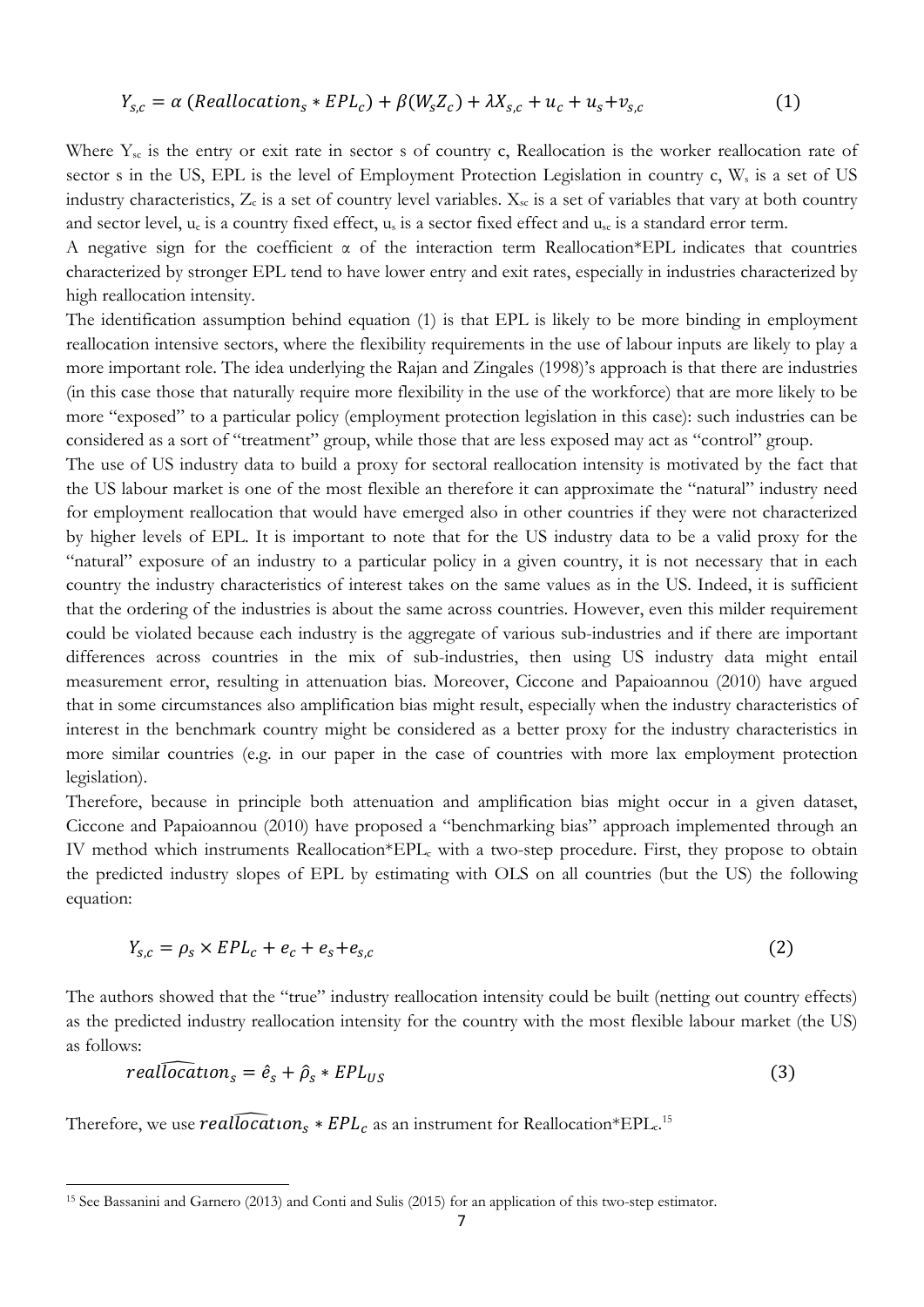It is however important to note that this approach only allows us to identify differential effects between higher and lower reallocation intensive industries. Still, this differential provides us some indication on the direction of the average effect of employment protection legislation, subject to the identification assumption that in less employment reallocation intensive sectors the effect of EPL is of the same sign and smaller than in high employment reallocation intensive industries or, alternatively, zero (Bassanini and Garnero, 2013).

In equation (1) country fixed effects should control for any omitted variable at the country level that has the same effect on the entry or exit rate in all industries, such as the quality of institutions, macroeconomic conditions over the period, social norms, etc. In turn, industry dummies may capture differences in technologies, or sector specific patterns of entry or exit, the different stage of an industry's life cycles, etc.

Our regression specification takes also into account other possible determinants of entry and exit by including the relevant country and sector interactions  $Z_c$  and  $W_s$ , such as the country barriers to competition or the cost of insolvency and the industry turnover rates, or the industry dependence on external finance and the country level of financial development. Controlling for the relevant country-industry interactions should allow us to take into account the possibility that some industry characteristics are correlated with the US reallocation intensity or that country characteristics are correlated with EPL: in this case, the omission of the relevant country-industry interactions would tend to bias the OLS estimate of our coefficient of interest.

Furthermore, in order to consider the possibility that the employment protection legislation impact might be related to some industry characteristics, in some specifications we augment our regressions with interactions between EPL and sector level variables, such as R&D and physical capital intensity in the US. Moreover, there might be country-level variables, potentially correlated with EPL, that tend to affect entry and exit rates particularly in industries that have higher labour flexibility requirements. Hence, in some model specifications we also include additional interactions between Reallocation and country level variables, such as various labour market institutions, barriers to competition, quality of institutions, levels of economic development, among others.

Finally, there could be concerns that countries that specialize in low turnover rate as well as low reallocation intensity industries might also be less likely to have stricter employment protection legislation. In order to tackle this issue we estimate some IV regressions where we instrument EPL with variables related to the legal origin of each country (see the empirical results section).

#### **4. Empirical results**

#### **4.1 Baseline results**

In Table 3 we report empirical estimates of the baseline specification of equation 1 for both entry and exit rates. All regressions include the interaction between the US worker reallocation rate at industry level and EPL, country and sector fixed effects, as well as set of controls that vary at both country and sector level, namely the share of temporary workers, the percentage of self-employed and workers educational attainment (the share of medium and low skilled, with high skilled being the omitted category).<sup>16</sup>

In columns 1 and 6 we estimate the baseline difference-in-difference specification in equation (1) with OLS, while in columns 2 and 7 we weight each observation (i.e. each country-industry cell) by the (inverse of) average share of country level employment over the period 2004-2007. Indeed, sectoral data might suffer of measurement error, which is likely to be correlated with the dimension of the sector and by using Weighted

<sup>&</sup>lt;sup>16</sup> We use standard errors robust to heteroscedasticity. We also checked that results are robust to using standard errors robust to clustering along both the country and industry dimensions: results are available from the authors upon request. If we drop the country-industry level controls, the magnitude of the OLS results is barely affected, while standard error are just slightly higher.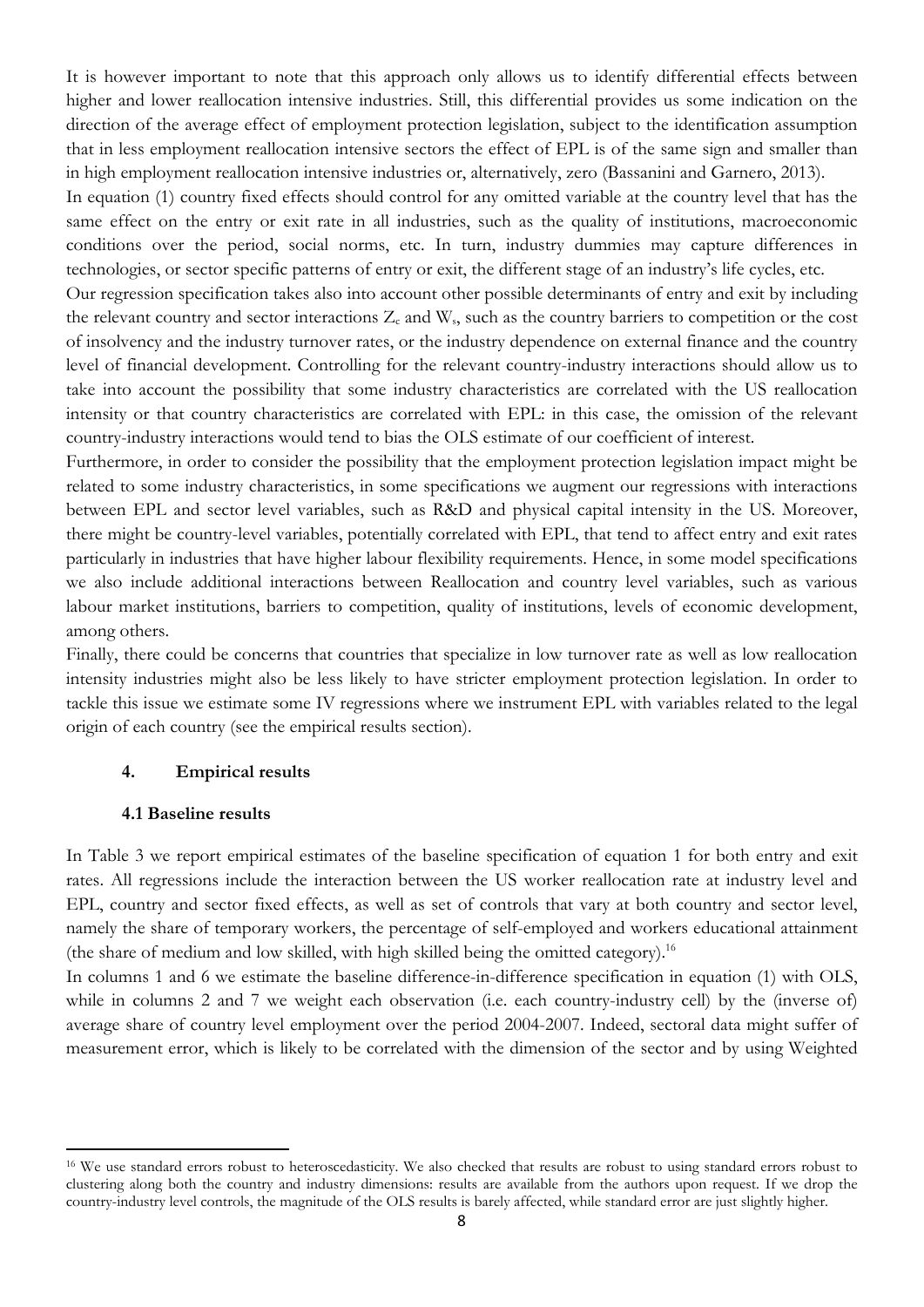Least Squares (WLS) we assess the robustness of OLS results.17 As results displayed in Table 3 show, the interaction between US reallocation and EPL is negative and statistically significant at the 5% and 1% confidence levels in the case of the entry and exit regressions, respectively. In the case of the entry regression, the coefficient of -0.04 in the OLS regression implies that the difference in entry rates in an industry with high flexibility requirements (i.e. at the 90<sup>th</sup> percentile of US worker reallocation intensity, with a value of 57.9) and an industry with low flexibility requirements (i.e. at the  $10<sup>th</sup>$  percentile of the US worker reallocation rate, with a value of 30) is reduced by about 0.9 percentage points in a country at the  $90<sup>th</sup>$  percentile of EPL (Italy, with a value of 3.15) compared to a country at the  $10<sup>th</sup>$  percentile (Norway, with a value of 2.38).<sup>18</sup> In the case of the WLS regression, the differential in entry rates is slightly larger, namely 1.1 percentage points.

In order to understand the magnitude of these effects, we can observe that the sample cross-country mean difference in entry rates between the industries at the  $90<sup>th</sup>$  and  $10<sup>th</sup>$  percentile of worker flexibility requirements is about 9 percentage points. Therefore, a differential of about 1 percentage point is equivalent to about 11% of the cross country mean difference, which might not look a particularly strong effect, although some of the next results point towards larger effects.

In the case of the exit rate, the differential in exit rates between the industry with high and low flexibility requirements is reduced by about 1.2 percentage points in a country with high with respect to a country with low values of EPL, which is a somewhat stronger effect, if we consider that the cross-country mean difference in exit rates between the industries at the  $90<sup>th</sup>$  and  $10<sup>th</sup>$  percentile of US reallocation intensity is about 6 percentage points.

In the next columns, we probe the robustness of these results along different dimensions. First, we take into account the possibility that EPL is endogenous. Indeed, it might happen that EPL and entry (exit) rates are jointly determined if a country that specializes in low turnover and reallocation intensity industries is less likely to adopt strict employment protection legislation rules. In order to address the possible endogeneity of EPL, we follow Bassanini et al (2009) and instrument it with legal origin dummies: in particular, it is expected that countries with a French legal origin are more likely to have adopted stricter employment protection rules with respect to countries with a German or Scandinavian legal origin. We report IV results in columns 4 and 9 in Table 3. First stage results, available from the authors upon request, show that in both regressions excluded instruments are statistically significant and with the expected sign. Moreover, the Hansen J test statistics rejects at least at the 5% level of confidence the hull hypothesis that the excluded instruments are correlated with the error term, while the Kleibergen-Paap rk Wald F statistics does not seem to indicate major signs of a weak instrument problem. As far as the magnitude of the effect of EPL is concerned, we note that the coefficient of the interaction terms increases (in absolute value) to -0.075 in the entry regression and to - 0.089 in the exit regression, respectively. These coefficients suggest that the differential in entry (exit) rates of the industry with high and low flexibility requirements is reduced by about 1.6 (1.9) percentage points in a country with high with respect to a country with low values of employment protection legislation, which is a somewhat larger effect than that found in the case of the OLS regression.

In columns 5 and 10 we tackle another endogeneity issue associated to possible measurement error of Reallocation. As discussed in Section 3, we apply the two-step IV approach proposed by Ciccone and Papaioannou (2010) and regression results seem to suggest the existence of some form of attenuation bias, particularly in the case of the entry regression. Hence, we might consider the OLS estimates as a sort of conservative lower bound for the differential effect of EPL on entry and exit rates. Indeed, the coefficients reported in columns 5 and 10 suggest that the entry rate differential between the industries with high and low flexibility requirements would be reduced by about 4.9 percentage points in a country with high with respect

<sup>&</sup>lt;sup>17</sup> We have also estimated the baseline regression with a robust regression technique that drops outliers and weight each observations according to absolute residuals and then re-estimates the regression in an iterative process. Estimation results are very similar to these reported in Table 3 and are available from the authors upon request.

<sup>&</sup>lt;sup>18</sup> In order to ease the interpretation of this result, we can express the differential in entry rates as follows:  $D = a^*$ (Reallocation\_90-Reallocation\_10)\*(EPL\_90-EPL\_10), where *a* is the coefficient of the interaction between Reallocation and EPL.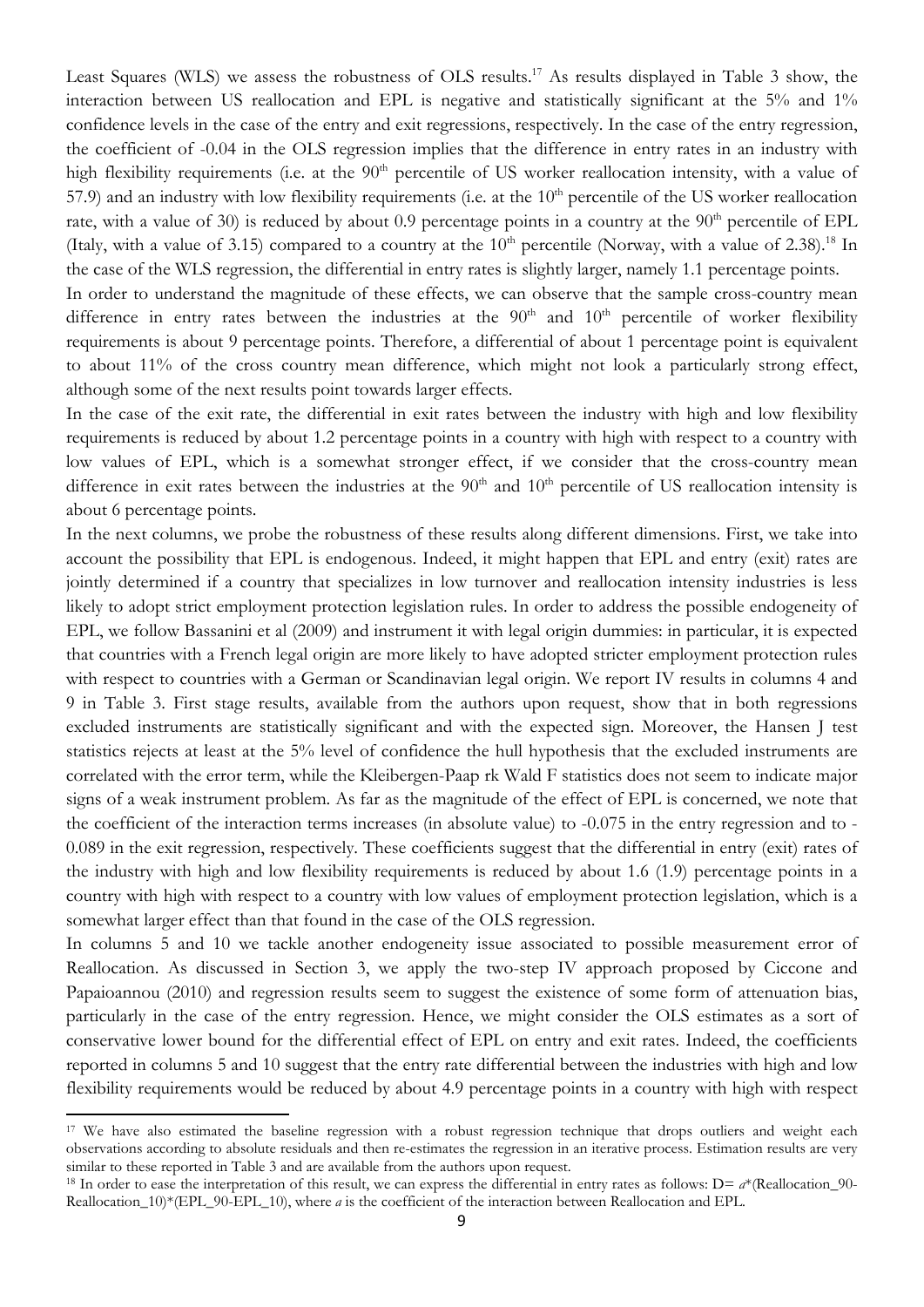to a country with low levels of EPL. This would be indeed a very large effect, given that the cross-country mean difference in entry rates between the industries with high and low flexibility requirements is about 9 percentage points. Although in the case of the exit regression the difference with the OLS results is less striking, the differential in exit rates would grow to about 2.6 percentage points against 1.3 in the OLS regression.

So far, we have assumed a linear relationship between entry (exit) rates and the independent variables; however, the linearity assumption can be problematic when the dependent variable is fractional, i.e. when it takes on values between zero and one.<sup>19</sup> In this case, following Pepke and Wooldridge (1996), we assume that the conditional mean of the entry (exit) rate is a logit function G of the independent variables and we estimate the following Generalized Linear Model (GLS) by quasi-maximum likelihood:<sup>20</sup>

$$
Entry_{sc} = G(\alpha (Reallocation_s * EPL_c) + \beta W_s Z_c + \lambda X_{s,c} + u_c + u_s) + v_{sc}
$$
\n
$$
(4)
$$

Regression results reported in columns 3 and 8 suggest that dealing with the fractional response nature of the dependent variable does not seem to matter: indeed the interaction of reallocation with EPL is negative and statistically significant. Moreover, once we compute the marginal effects of the interaction term, we find values of -0.041 (-0.052) in the case of the entry (exit) rate regressions, very similar to the OLS coefficients reported in columns 1 and 6.

Overall, these results suggest that countries with stricter employment protection regulations tend to have lower firms' entry and exit rates, particularly in industries that naturally require more workers' flexibility. While the results for the entry rate are broadly in line with the previous empirical literature, the negative impact of EPL on exit rates is, to the best of our knowledge, a novel one. More importantly, our results for the exit rates fit well with the model of Poschke (2009) which predicts a negative effect of EPL on exit, provided that firing costs are levied also on exiting firms. In Poschke's (2009) model, by reducing exit, EPL hampers selection and reduces productivity growth, thereby contributing to undermine the creative destruction process.

The findings discussed so far also shed some interesting insights into the transmission channel between employment protection legislation and productivity growth. Indeed, various recent empirical studies have found that employment protection legislation is associated to lower total factor productivity growth at the industry level (Bassanini et al (2009) and Conti and Sulis (2015), among the others). In turn, the literature on misallocation cited above suggests that a sizeable share of sectoral productivity growth is associated to the net entry component (e.g. Foster et al (2008)). Therefore, our finding that higher firing costs are associated to lower firms' turnover rates is consistent with the hypothesis that employment protection legislation might indeed tend to affect sectoral productivity growth (also) through the net entry channel. Hence, besides impairing the degree of static allocative efficiency, by limiting the expansion and growth of more productive firms (as recently shown by Andrews and Cingano (2014)), employment protection legislation, by affecting the value of the firm and thereby altering the entry and exit thresholds, reduces firms' entry and exit rates and weakens dynamic allocative efficiency, thereby decreasing the level and, possibly, growth rates of total factor productivity.

<sup>19</sup> The quasi-likelihood function is the binary choice log-likelihood. The linearity assumption can be problematic in our case because of the large differences between entry and exit across industries and countries. See Bassanini and Garnero (2013) for a similar observation in the case of workers reallocation rates.<br><sup>20</sup> See Bassanini and Garnero (2013) and Bassanini and Brunello (2011) for recent empirical applications and Wooldridge (2010) for

a theoretical discussion.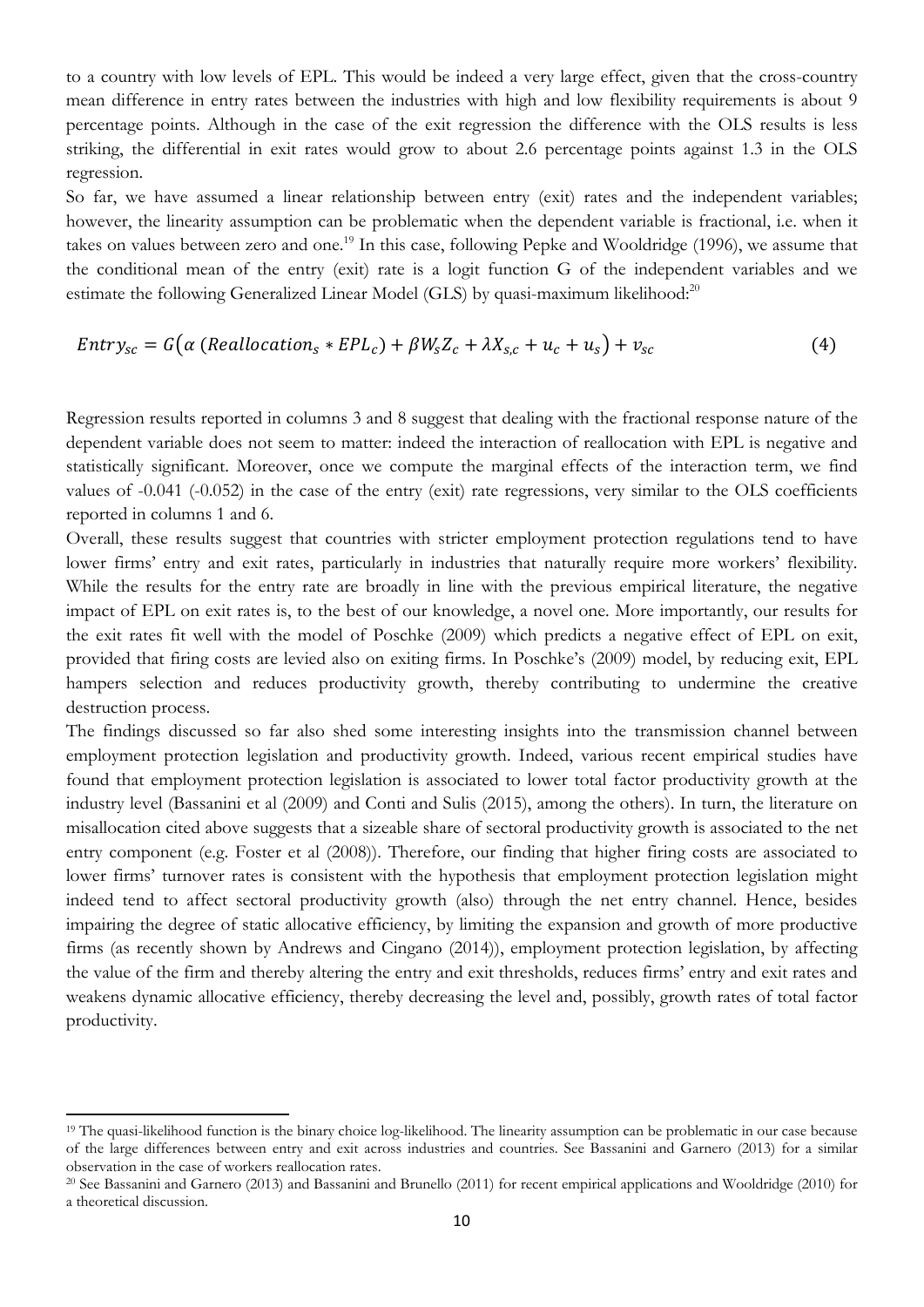#### **4.2 Robustness checks**

In this Section, we discuss a series of robustness checks whose results are shown in Tables 4 and 5. First, in columns 1 of both tables are reported estimates of an augmented model where we add the share of employment accounted for by each industry in its own country as of 2004 in order to take into account the possibility that the size of the sector plays a role in shaping entry and exit rates. Regression results suggest that this is not the case; moreover, the coefficient of our variable of interest is barely altered. In columns 2 of Tables 4 and 5 we consider the role of barriers to entry and exit. In particular, following Andrews and Cingano (2014) we consider in the entry regression the interaction between an indicator of barriers in the product market (defined as the average of the OECD indices of barriers to competition and burden on startups) and the US industry level of firms' turnover rates. Indeed, one could argue that barriers in the product market are more likely to display stronger effects in sectors that are naturally characterized by high levels of turnover and the US is in general the country with the most liberalized product market. Similarly, in the case of the exit rate regression, we consider the interaction of turnover rates in the US with an index of the cost of insolvency, as a measure of barriers to exit. Empirical results show that none of them is statistically significant; in turn, the interaction of Reallocation with EPL is negative and statistically significant.

In columns 3 of the two Tables we include the interaction between the US industry level of financial dependency with the country level of financial development, proxied by the ratio of private credit by domestic money banks and GDP (Aghion et al. (2007)). Again, our main results are confirmed, while we do not find any statistically significant effect of financial development.

In the next columns, we explore the possibility that EPL is simply picking up the effect of other country level variables, potentially correlated with EPL, that could affect entry and exit rates particularly in sectors that naturally require more flexibility. In columns 4 we jointly consider the interaction of reallocation intensity with various labour market variables that have been previously considered as possible confounding factors for EPL, namely union power (measured by union density), the degree of corporatism in the economy, the tax wedge and the gross replacement rate of unemployment benefits. In the case of the entry regressions, we find that the effect of EPL is larger than in the OLS case and that, among the other variables, only the tax wedge seems to matter by reducing entry rates particularly in industries characterized by high flexibility requirements. In turn, in the exit regression we find that union density is associated to higher exit rates in high flexibility requirement sectors, while countries with higher levels of corporatism tend to have lower exit rates. Moreover, we find a slightly smaller effect of EPL, which is also somewhat poorly estimated, with a p value of 0.16.

In columns 5 we include an interaction term between reallocation intensity and the OECD indicator of barriers in the product market and the costs of insolvency in the entry and exit regressions, respectively. Reassuringly, the interaction between EPL and industry reallocation in the US is always negative and statistically significant; moreover, we find, somewhat counterintuitively, that countries with larger costs of insolvency tend to have higher exit rates in high employment reallocation industries.<sup>21</sup>

In the remaining columns, we instead examine whether EPL continues to display a negative and statistically significant effect when we interact it with other industry characteristics that can be thought to influence entry and exit rates, such as firm turnover intensity (column 6), the growth opportunities in the industry (column 7), physical capital intensity (column 8) and financial dependency (column 9). Reassuringly, we find that the negative effect of the interaction of employment reallocation and EPL is robust, with an order of magnitude very similar to the OLS one.<sup>22</sup> Finally, in column 10 we consider the possibility of a differential effect of

<sup>&</sup>lt;sup>21</sup> In unreported regressions, but available from the authors upon requests, we have controlled for interactions between real and country per capita GDP, the ICGR index of the quality of institutions and the degree of openness to trade. Our main results are confirmed.

<sup>&</sup>lt;sup>22</sup> In regressions not reported but available from the authors upon request, we have controlled for the interaction between employment protection and US industry volatility (taken from Michelacci and Schivardi, 2013), an US index of industry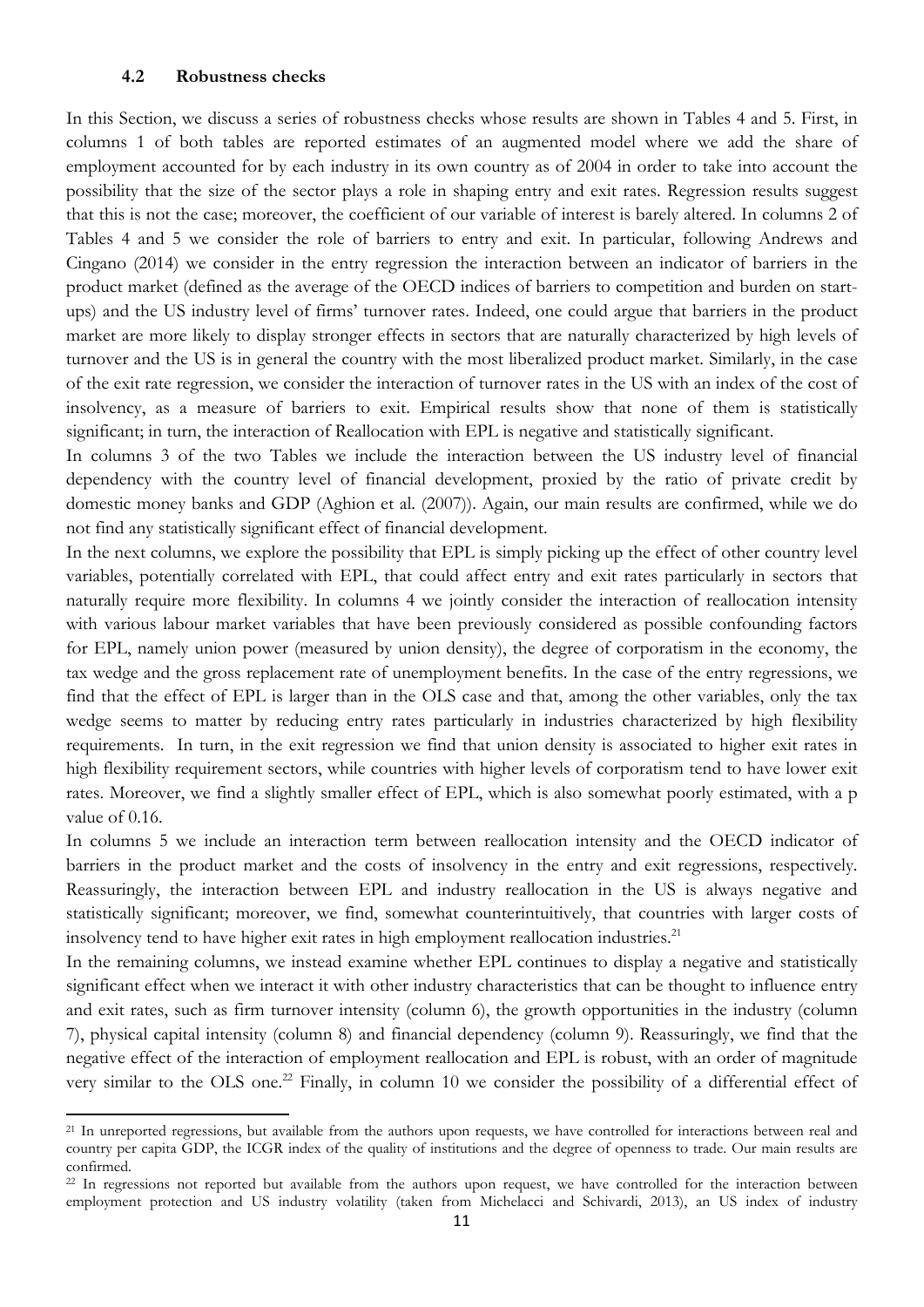employment protection legislation depending on the country distance from the technology frontier. Indeed, previous works have found that the negative effect of EPL on labour productivity and TFP growth is higher in the case of countries near the technology frontier.<sup>23</sup> Regression results suggest that, in the case of the entry regression, the effect of EPL is stronger in the case of countries with high levels of TFP. For instance, at the 25<sup>th</sup> percentile of the relative TFP distribution, the coefficient of the reallocation-EPL interaction is -0.028 and statistically insignificant, while at the 75<sup>th</sup> percentile the coefficient takes on a value of -0.14 and highly significant. This result could be explained by arguing that EPL discourages drastic innovation (Saint Paul, 2002) and that drastic innovation is more likely to come from new entrants. Indeed, if drastic innovation is more important in the case of countries near the technology frontier, then one might expect that entry is more likely to be discouraged by higher levels of EPL in countries near the technology frontier. In turn, in countries far from the frontier firms might realize that imitation of foreign best practice technologies is likely to make productivity growth easier and therefore might be less discouraged by high levels of EPL.

#### **4.3 Disentangling employment protection legislation**

As noted in the data section, the OECD employment protection index that we have been using so far is the weighted average of different legislative provisions related to severance pay, notification procedures, procedural inconveniences, difficulty of dismissals as well as the additional regulations concerning collective versus individual dismissals. Bassanini and Garnero (2013) have found that only some of these provisions matter in shaping the effects of EPL on worker flows; therefore it might be worth trying to disentangle the effects of the main provisions behind the OECD EPL indicator on firms' entry and exit rates.

We start in columns 1 and 5 of Table 6 by breaking down the OECD EPL index into its individual (EPL Individual) and collective (EPL Collective) regulation components. Empirical results show that both components have a negative and statistically significant effect: this suggests that regulations of collective dismissals do impose an additional burden on firms and that therefore should receive by policymakers at least as much interest as regulations on individual dismissals.

In columns 2 and 6 we break down the individual dismissal index into three components, namely procedural inconveniences (Proc. Inconv.), notice and severance payments (Severance Pay.) and difficulty of dismissals (Diff. Dismissal). Empirical results show that neither procedural inconveniences nor notice and severance payments seem to influence entry and exit rates, while difficulty of dismissal has a negative and statistically significant effect on exit rates and a weakly significant negative effect (the p value is 0.11) on entry rates. Moreover, the indicator for collective dismissals is still negative and statistically significant. If we further disentangle the effect of difficulty of dismissal into its main components (columns 3 and 7), namely definition of unfair dismissal (Unfair Dismissal), possibility of reinstatement (Restatement), compensation for unfair dismissal (Compensation) and length of trial period (Trial Length), we find that it is only the latter that matters in reducing entry rates, while in the case of exit rates it is the definition of unjust or unfair dismissal that is relevant. While we should be cautious in our ability to accurately distinguish the effect of these separate provisions on entry and exit rates, our results suggest it might be important for policymakers to focus on the difficulty of dismissal as perhaps the main element of EPL that impose a significant burden on firms.

Finally, in columns 4 and 8 we assess the robustness of previous results by using a different EPL indicator (EPLb), namely the hiring and firing regulation index of the Economic Freedom of the World database. Reassuringly, we find that yet again a more regulated labour market is associated to lower entry and exit rates particularly in industries with more labour flexibility requirements.

<sup>&</sup>lt;u> 1989 - Johann Stoff, amerikansk politiker (d. 1989)</u> technological change used in Samaniego (2010), and the R&D intensity in the US. In addition, in this case our main results are unaffected.

<sup>23</sup> See, for instance, Conti and Sulis (2015) and van Schaik and van de Klundert (2013) for empirical evidence and Aghion and Howitt (2006) for a theoretical discussion.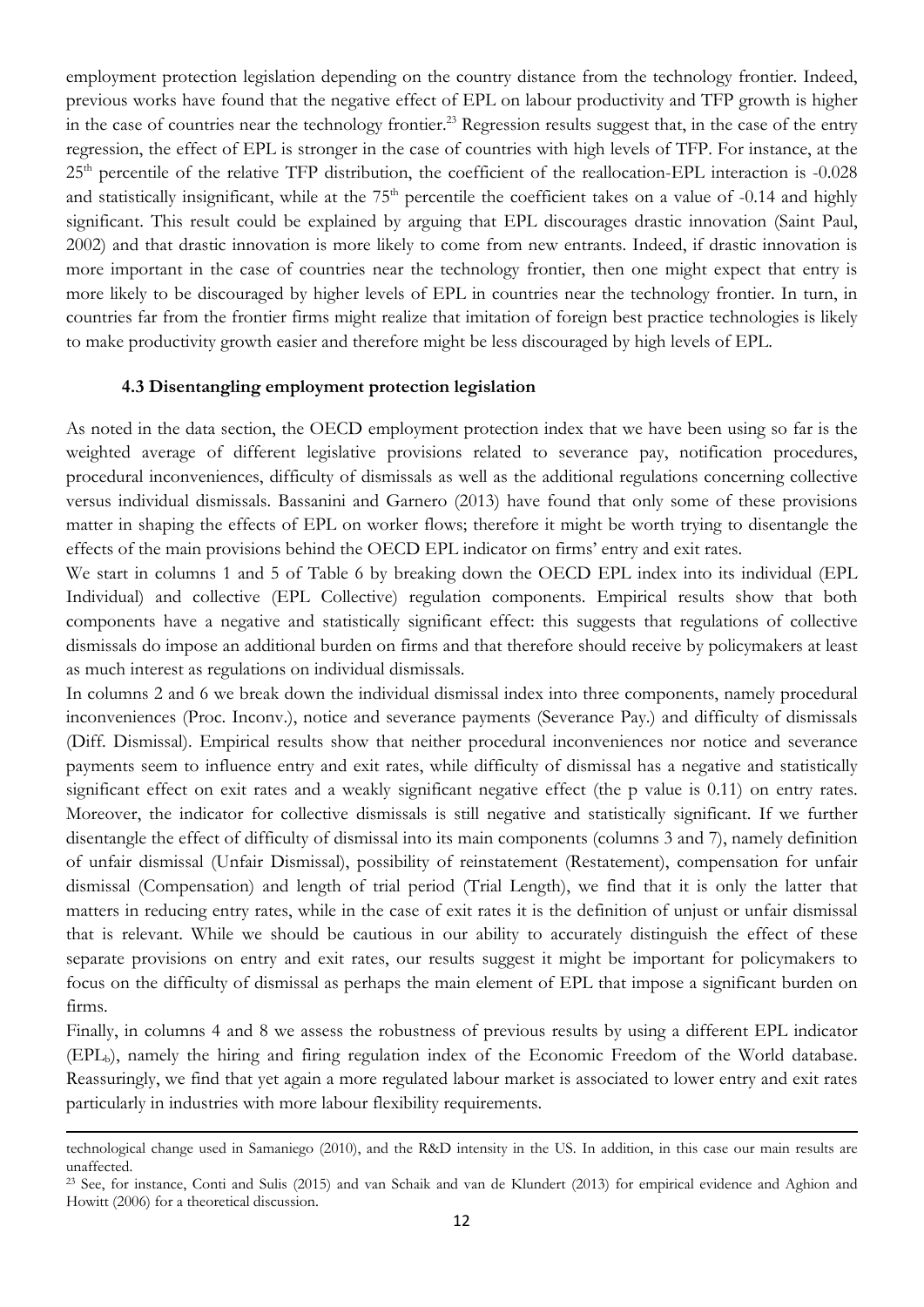#### **4.3 Firm size**

Our results so far suggest that EPL might indeed deter firms' entry and exit; however, it is possible that the effect we have found masks some heterogeneity along the firm-size dimension. Indeed, it might be the case that firms react to the burden imposed by EPL either reducing entry (and exit) or by entering in the market with a larger scale in order to spreading the fixed costs component of EPL on a larger capital base. By way of contrast, in a few countries some regulations are imposed only on large firms, therefore EPL might reduce firm turnover particularly in the case of large firms. While it would be interesting to be able to split the sample into many different size classes, data availability and sample size considerations allow us a meaningful split into two size classes only, namely 1-9 employees and 10 plus employees. Nevertheless, our data, as well as those of Klapper et al (2006), suggest that in most countries and industries the bulk of entering firms falls into the 1-9 category. In fact, in the descriptive section of the paper we showed that entry and exit are mostly a small firms phenomenon, with an average share of small firms' entry and exit of about 95%.

In Tables 7 and 8, we report the baseline regressions for both entry and exit rates. Regression results for the 1-9 category (Table 7) suggest that EPL has a negative and statistically significant effect on both entry and exit rates: interestingly, the magnitude of the effect is, especially in the case of entry rates, substantially larger than in the whole sample, suggesting that EPL tends to reduce firm turnover particularly in the case of small firms.24 This fits quite well with previous literature, which has highlighted how firms in the US tend to enter on a smaller scale than in the case of most continental European countries.

Regression results in Table 8 show that, in the case of larger firms, the coefficient of EPL displays a negative sign only when we take into account the benchmarking bias. Moreover, it is also possible that the 10 plus category includes too much heterogeneity in firms' dimensions to allow us to draw any firm conclusion. Indeed further sample splits based on different sizes would help to understand such findings, but unfortunately we miss the relevant information.

#### **5. Conclusions**

In this paper, we have studied the role of employment protection legislation in shaping firms' incentives to enter and exit. Our main empirical result is that both entry and exit rates are reduced by stricter EPL, particularly in industries that are characterized by higher employment reallocation intensity. These results are robust to various sensitivity checks such as those addressing reverse causality or measurement error issues associated to using US data as a proxy of an industry's employment reallocation rates. We also find that both individual and collective dismissal regulations have negative effects on entry and exit rates and that difficulty of dismissal seems to be the component of EPL most likely to affect firms' turnover. This in turn raises an important point that deserves further scrutiny in empirical studies that use aggregate indices of EPL, namely that different provisions might have different effects on firms' behaviour. Moreover, we also find that these results are mainly associated to firms in the 1-9 category, the bulk of firms that enter or exit in most countries and industries. By way of contrast, in the case of larger firms, the evidence is less clear-cut, perhaps for the heterogeneity characterizing that group in our sample.

Overall, the results presented in this paper offer new indirect evidence that the entry and exit channel is likely to be an important mechanism underlying the negative impact of employment protection legislation on productivity growth often found in the empirical literature and suggested by theoretical models.

<sup>&</sup>lt;sup>24</sup> However, the cross-country differentials in entry and exit in the sectors with low and high employment reallocation rates are also higher, so that, in relative terms, the effect of EPL is quite similar to that identified in the case of the overall sample.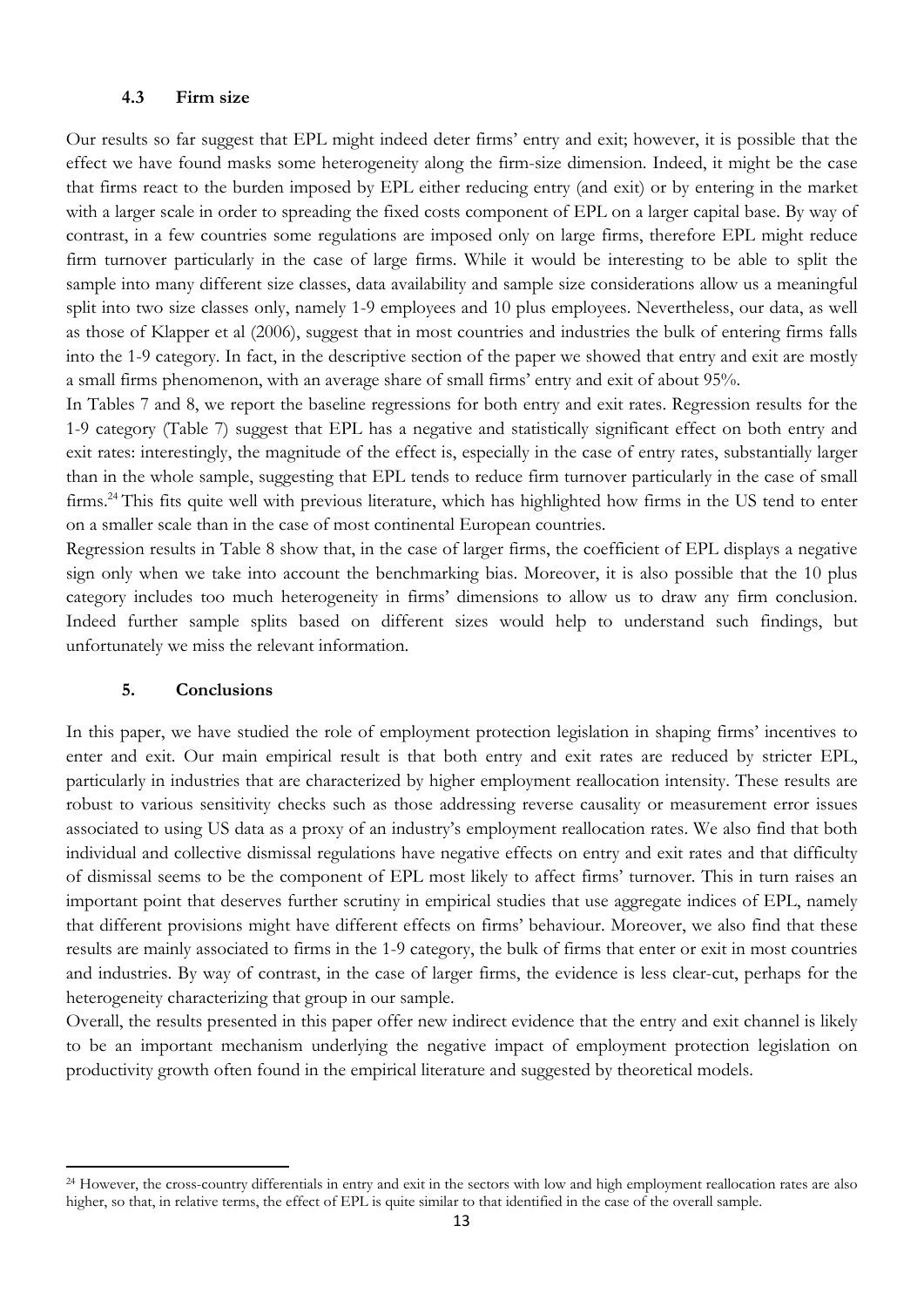#### **References**

- 1. Acharya, V. V., Baghai, R. P. and Subramanian, K. V. (2010). Labour laws and innovation. *NBER working paper*, 16484.
- 2. Aghion, P., Fally T. and Scarpetta, S. (2007). Credit constraints as a barrier to entry and post-entry growth of firms. *Economic Policy*, 22, 52, 731-779.
- 3. Aghion P., Bartelsman, E., Perotti, E. and Scarpetta, S. 2008. Barriers to exit, experimentation and comparative advantage. *LSE RICAFE2 working paper*, 056.
- 4. Andrew, D. Cingano F. 2014. Public policy and resource allocation: evidence from firms in OECD countries. *Economic Policy*, 253-296.
- 5. Autor, D., Kerr, W. and Kugler, A. 2007. Does employment protection reduce productivity? Evidence from US States. *The Economic Journal* 117, F189–F217.
- 6. Bartelsman E., Scarpetta S. and Schivardi F. 2005. Comparative analysis of firm demographics and survival: evidence from micro-level sources in OECD countries. *Industrial and Corporate Change*, 14, 3, 365-391.
- 7. Bartelsman E. Haltiwanger J and Scarpetta S. 2013. Cross-country differences in productivity: the role of allocation and selection. *American Economic Review*, 103(1): 305-34.
- 8. Bartelsman E. Haltiwanger J and Scarpetta S. 2009. Measuring and analysing cross-country differences in firm dynamics. In Dunne, T., Jensen J. and Roberts M. (eds), *Producer Dynamics: new evidence from micro data*. University of Chicago Press.
- 9. Bassanini, A., Brunello G. 2011. Barriers to entry, deregulation and workplace training: a theoretical model with evidence from Europe. *European Economic Review*, 55, 8, 1152-1176.
- 10. Bassanini, A., Garnero, A. 2013. Dismissal protection and worker flows in OECD countries: evidence from cross-country/cross-industry data. *Labour Economics* 21, 25–41.
- 11. Bassanini, A, Nunziata, L. and Venn, D. 2009. Job protection legislation and productivity growth in OECD countries. *Economic Policy* 24, 349–402.
- 12. Bravo-Biosca, A., C. Criscuolo and C. Menon (2013), "What Drives the Dynamics of Business Growth?", *OECD Science, Technology and Industry Policy Papers*, No. 1, available at http://dx.doi.org/10.1787/5k486qtttq46-en
- 13. Belot, M., Boone, J. and van Ours, J. 2007. Welfare-improving employment protection. *Economica* 74, 381–396.
- 14. Bertola, G., 1994. Flexibility, investment, and growth. *Journal of Monetary Economics* 34 (2), 215–238.
- 15. Cabral, L. (2014). Good turnover and bad turnover: barriers to business and productivity. *Economic Letters*, 125, 179-181.
- 16. Cardullo, G., Conti, M. and Sulis, G. (2015). Sunk Capital, Unions and the Hold-Up Problem: Theory and Evidence from Cross-Country Sectoral Data. *European Economic Review*, 76 (May), 253-274.
- 17. Caves, R.E. (1998). Industrial organization and new findings on the turnover and mobility of firms. *Journal of Economic Literature*, 36(4), 1947-82.
- 18. Ciccone, A., Papaioannou, E. 2007. Red tape and delayed entry. *Journal of the European Economic Associati*on, 5(2-3), 444-458.
- 19. Ciccone, A., Papaioannou, E. 2010. Estimating Cross-Industry Cross-Country Models Using Benchmark Industry Characteristics. University Pompeu Fabra. *Mimeo*.
- 20. Cingano,F., Leonardi, M., Messina,J. and Pica,G. 2010. The effects of employment protection legislation and financial market imperfections on investment: evidence from a firm-level panel of EU countries. *Economic Policy*, 25, 117–163.
- 21. Conti, M., Sulis, G. 2015. Human capital, employment protection and growth in Europe. *Journal of Comparative Economics*, http://dx.doi.org/10.1016/j.jce.2015.01.007, in press.
- 22. Da Rin, M., Sembenelli A. and Di Giacomo M. (2011). Entrepreneurship, firm entry and the taxation of corporate income: evidence from Europe. *Journal of Public Economics*, 95, 1048-1066.
- 23. Eurostat (2007) Eurostat-OECD Manual on Business Demography Statistics, OECD, Paris.
- 24. Foster L., Haltiwanger J and Krizan C.J. (2001). Aggregate productivity growth. Lessons from microeconomic evidence. In Hulten C., Dean E. and Harper M. (eds), *New developments in productivity analysis*, University of Chicago Press.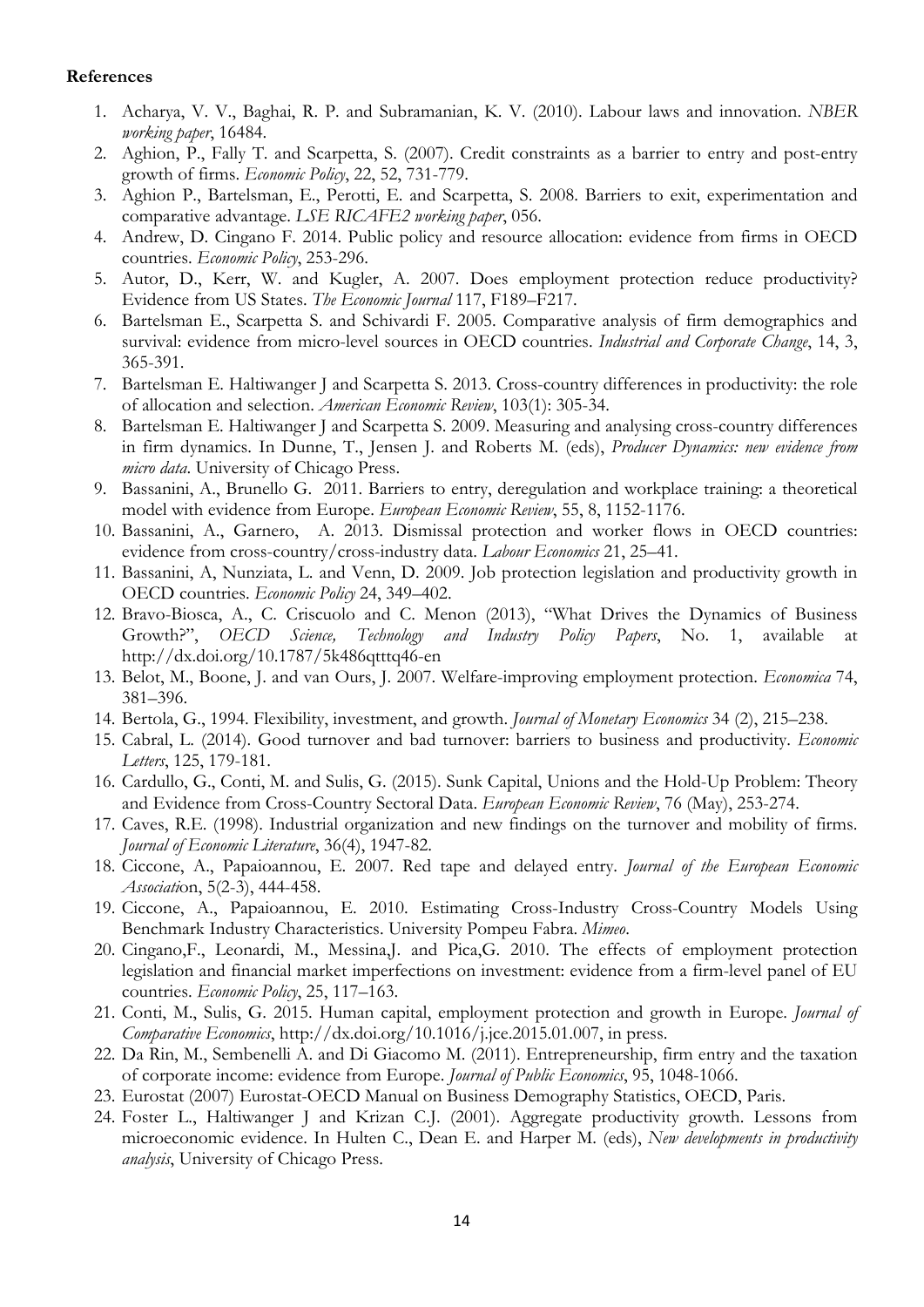- 25. Foster, L., Haltiwanger, J. and Krizan, C.J. 2006, Market selection, reallocation and restructuring in the U.S. retail trade sector in the 1990s. *The Review of Economics and Statistics*, 88(4), pp. 748-758.
- 26. Foster, L, Haltiwanger J. and Syverson, C. 2008. Reallocation, Firm Turnover, and Efficiency: Selection on Productivity or Profitability? *American Economic Review*, 98: 394-425.
- 27. Garicano L., LeLarge C. and Van Reenen, J. (2013). Firm size distortions and the productivity distribution: evidence from France. *NBER Working Paper*, 18841.
- 28. Haltiwanger J. Scarpetta, S. and Schweiger, H. (2014). Cross country differences in job reallocation: the role of industry, firm size and regulations. *Labour Economics*, 26, 11-25.
- 29. Hsieh C. and Klenow P. (2009). Misallocation and Manufacturing TFP in China and India. The *Quarterly Journal of Economics*, CXXIV, 4.
- 30. Klapper, L., Laeven, L. and Rajan R. 2006. Entry regulation as a barrier to entrepreneurship. *Journal of Financial Economics*, 82, 591-629.
- 31. Kneller R. and Macgowan D. (2012) Tax Policy and Firm Entry and Exit Dynamics: Evidence from OECD Countries, *Bangor Business School Research Paper* No. 12/006, available at http://papers.ssrn.com/sol3/papers.cfm?abstract\_id=2103056##
- 32. Koeniger W., Prat, J. (2007). Employment protection, product market regulation and firm selection. *The Economic Journal*, 117, F302-F332.
- 33. Kugler A. Pica G. 2008. Effects of employment protection on worker and job flows: evidence from a 1990's Italian reform. *Labour Economics*, 15, 78-95.
- 34. Martin J.P., Scarpetta S. 2012. Setting it right: employment protection, labour reallocation and productivity. *De Economist*, 160, 89-116.
- 35. Papke, L.E., Wooldridge, J.M., 1996. Econometric methods for fractional response variables with an application to 401(k) plan participation rates. *Journal of Applied Econometrics*, 11, 619-632.
- 36. Poschke, Markus, 2009. Employment protection, firm selection, and growth. *Journal of Monetary Economics*, 56 (8), 1074–1085.
- 37. Rajan, R., Zingales, L., 1998. Financial dependence and growth. *American Economic Review* 88 (3), 559- 586.
- 38. Restuccia, D., Rogerson, R. 2008. Policy distortions and aggregate productivity with heterogeneous establishments. *Review of Economic Dynamics* 11(4),707–720
- 39. Samaniego R. (2006). Do firing costs affect the incidence of firm bankruptcy? *Macroeconomic Dynamics*, 10, 467-501.
- 40. Samaniego R. (2010). Entry, exit and investment specific technical change. *American Economic Review*, 100: 1, 164-192.
- 41. Santarelli E., Vivarelli M. (2007). Entrepreneurship and the process of firms' entry, survival and growth. *Industrial and Corporate Change*, 16, 3, 455-488.
- 42. Scarpetta, S., Hemmings, P., Tressel, T. and Jaejoon W. 2002. The role of policy and institutions for productivity and firm dynamics. *OECD Working Papers*, 329.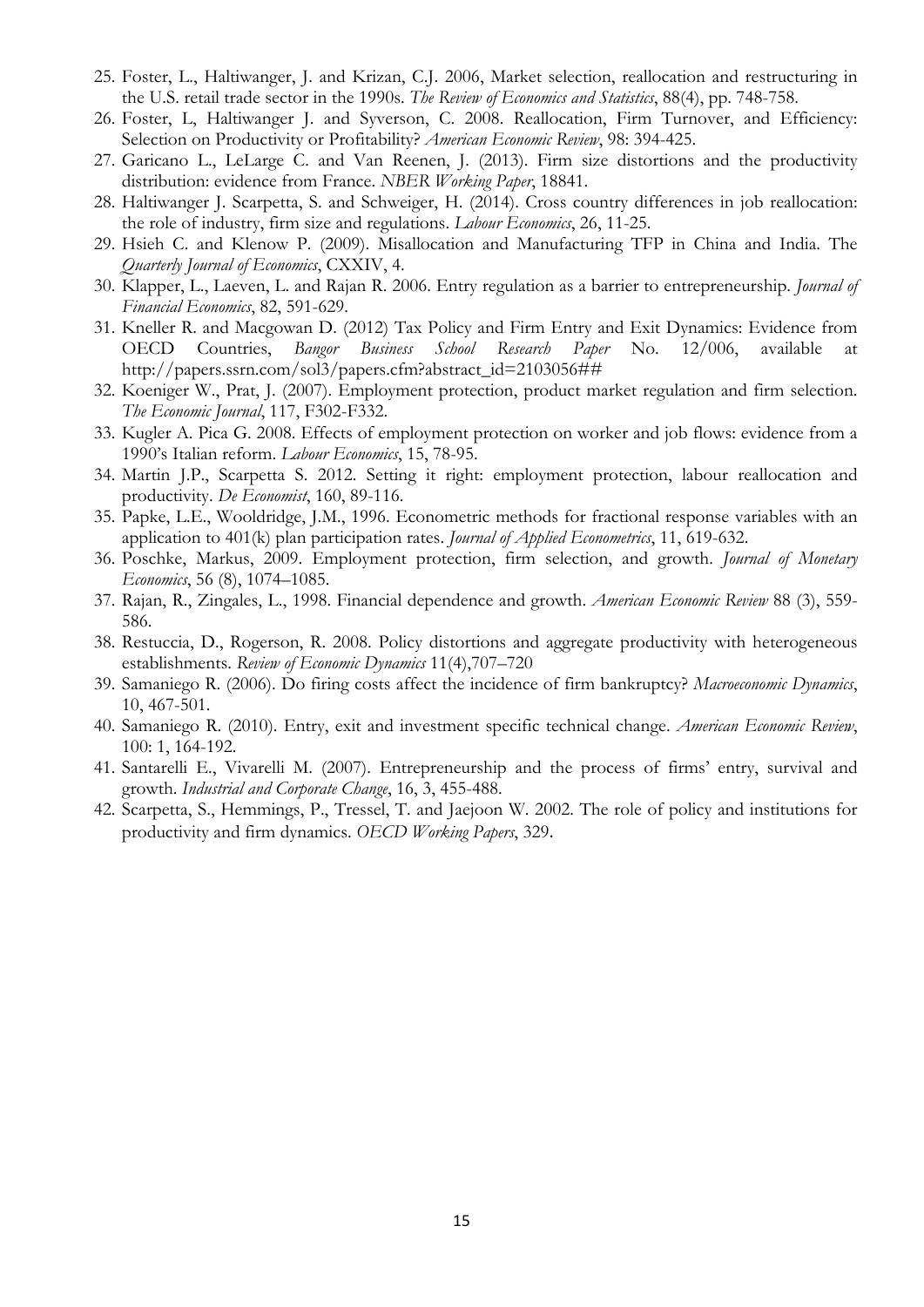|           | Total sample |       |                  |          |              |                 | Size 1-9 |                |       | Size 10 Plus     |       |                |      |
|-----------|--------------|-------|------------------|----------|--------------|-----------------|----------|----------------|-------|------------------|-------|----------------|------|
| Industry  | Obs          | Entry | Obs              | Exit     | Reallocation | Obs             | Entry    | Obs            | Exit  | Obs              | Entry | Obs            | Exit |
| $15 - 16$ | 13           | 5.7   | 12               | 6.45     | 39.22        | 12              | 7.94     | 12             | 8.63  | 12               | 1.49  | 12             | 2.21 |
| $17 - 18$ | 12           | 7.23  | 11               | 10.08    | 41.87        | 12              | 9.13     | 11             | 12.86 | 12               | 1.9   | 11             | 3.51 |
| $21 - 22$ | 13           | 7.06  | 12               | 7.41     | 34.37        | 11              | 9.51     | 11             | 9.75  | 11               | 1.57  | 11             | 2.56 |
| $27 - 28$ | 13           | 7.18  | 12               | 6.19     | 32.43        | 13              | 9.55     | 12             | 7.98  | 13               | 1.7   | 12             | 1.92 |
| $30 - 33$ | 13           | 6.41  | 12               | $6.67\,$ | 31.61        | 12              | 8.76     | 11             | 8.85  | 12               | 1.35  | 11             | 1.97 |
| 34 35     | 12           | 6.63  | 11               | 5.6      | 27.64        | 12              | 10.55    | 11             | 8.66  | 11               | 1.53  | 10             | 1.85 |
| 36_37     | 13           | 6.8   | 12               | 7.36     | 45.21        | 12              | 8.48     | 12             | 9.25  | 11               | 1.51  | 11             | 2.38 |
| 40        | 10           | 9.04  | 5                | 4.22     | 15.51        | $\,8\,$         | 14.34    | $\overline{4}$ | 6.45  | 8                | 1.73  | 3              | 2.94 |
| 41        | 10           | 5.53  | 5                | 3.11     | 15.51        | 8               | 9.02     | 5              | 5.73  | 9                | 1.42  | $\overline{4}$ | 3.5  |
| 45        | 13           | 11.44 | 12               | 9.24     | 57.3         | 13              | 13.15    | 12             | 10.42 | 13               | 2.61  | 12             | 3.1  |
| 50        | 12           | 7.36  | 11               | 6.44     | 57.89        | 12              | 8.46     | 11             | 7.31  | 12               | 1.44  | 11             | 1.71 |
| 51        | 12           | 9.1   | 11               | 7.93     | 38.04        | 12              | 10.66    | 11             | 9.22  | 12               | 1.43  | 11             | 1.76 |
| 52        | 13           | 9.55  | 12               | 9.11     | 62.64        | 13              | 10.4     | 12             | 9.94  | 13               | 2.06  | 12             | 2.22 |
| 55        | 13           | 11.66 | 12               | 10.66    | 85.87        | 13              | 12.81    | 12             | 11.69 | 13               | 3.15  | 12             | 2.8  |
| 60        | 13           | 9.43  | 12               | 8.5      | 41.17        | 13              | 10.99    | 12             | 9.78  | 13               | 1.71  | 12             | 2.33 |
| 61        | 13           | 10.3  | 11               | 9.75     | 41.17        | 12              | 12.67    | 10             | 12.33 | 13               | 2.44  | 10             | 2.54 |
| 62        | 13           | 9.56  | 11               | 8.18     | 41.17        | 11              | 14.09    | 10             | 13.09 | 11               | 1.9   | 11             | 2.04 |
| 63        | 13           | 9.6   | 12               | 7.22     | 41.17        | 13              | 11.71    | 12             | 8.73  | 12               | 2.42  | 12             | 2.33 |
| 64        | 12           | 16.5  | 11               | 12.83    | 30.09        | 12              | 20.41    | 10             | 15.94 | 12               | 3.14  | 10             | 3.46 |
| 65        | 13           | 10.64 | 12               | 6.47     | 39.35        | 12              | 14.59    | 11             | 9.5   | 12               | 2.07  | 11             | 2.27 |
| 66        | 13           | 5.97  | 12               | 4.67     | 39.35        | 11              | 11.85    | 10             | 9.88  | 12               | 2.14  | 11             | 1.2  |
| 67        | 13           | 12.76 | 12               | 9.91     | 39.35        | 13              | 13.85    | 11             | 11.3  | 13               | 2.73  | 11             | 3.21 |
| $70\,$    | 8            | 13.79 | $\boldsymbol{7}$ | 9.36     | 45.91        | $7\phantom{.0}$ | 15.99    | 6              | 10.83 | $\boldsymbol{7}$ | 3.66  | 6              | 4.8  |
| 71        | 13           | 12.11 | 12               | 9.91     | 43.14        | 12              | 14.2     | 11             | 11.69 | 13               | 2.41  | 12             | 2.64 |
| 72        | 13           | 13.37 | 12               | 9.57     | 43.14        | 12              | 15.24    | 12             | 10.65 | 13               | 2.24  | 12             | 2.16 |
| 73        | 13           | 15.27 | 12               | 11.08    | 43.14        | 12              | 20.61    | 11             | 14.56 | 12               | 1.93  | 10             | 1.93 |
| 74        | 10           | 15.39 | $\overline{7}$   | 10.32    | 43.14        | $\overline{c}$  | 14.2     | $\overline{c}$ | 9.88  | $\overline{c}$   | 3.96  | $\mathbf{1}$   | 2.36 |

**Table 1. Descriptive Statistics (Industry level)** 

**Notes:** Descriptive statistics have been calculated on the sample used in baseline regressions (Tables 3, 7, 8, col. 1). Industries codes follow the ISIC Rev 3 Classification (see http://www.oecd.org/sti/ind/40729523.pdf) Definitions: Entry is the average entry rate of employer enterprises, Exit is the average exit rate of employer enterprises; Reallocation is directly taken from Bassanini and Garnero (2013), and it is the average level of US sectoral worker reallocation over the period 2004-2007. See Section 2 for more details.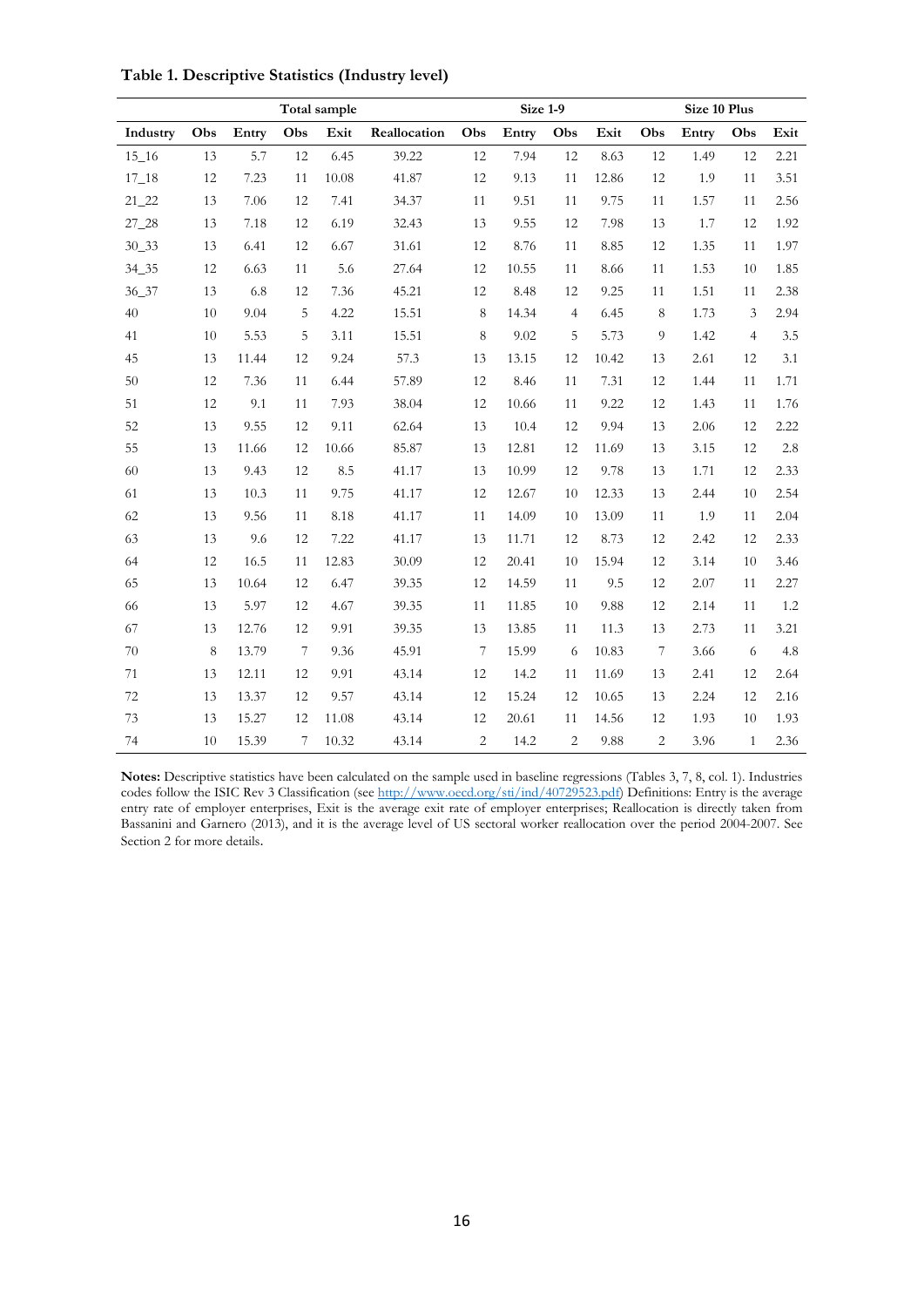**Table 2 Descriptive Statistics (Country level)** 

| <b>Total Sample</b>         |      |            |                  |           |            |  |  |  |  |  |  |
|-----------------------------|------|------------|------------------|-----------|------------|--|--|--|--|--|--|
| Country                     | Obs. | Entry rate | Obs.             | Exit rate | <b>EPL</b> |  |  |  |  |  |  |
| <b>AUT</b>                  | 27   | 8.11       | 27               | 7.64      | 2.62       |  |  |  |  |  |  |
| <b>BEL</b>                  | 24   | 3.98       | 22               | 2.69      | 2.76       |  |  |  |  |  |  |
| CZE                         | 26   | 8.92       | 24               | 8.1       | 2.92       |  |  |  |  |  |  |
| <b>DNK</b>                  | 26   | 10.21      | 26               | 10.89     | 2.45       |  |  |  |  |  |  |
| ESP                         | 27   | 10.2       | 27               | 7.54      | 2.76       |  |  |  |  |  |  |
| <b>FIN</b>                  | 27   | 9.95       | 24               | 8.57      | 2.08       |  |  |  |  |  |  |
| <b>HUN</b>                  | 22   | 13.12      | 20               | 11.4      | 2.4        |  |  |  |  |  |  |
| <b>ITA</b>                  | 27   | 10.49      | 27               | 7.78      | 3.15       |  |  |  |  |  |  |
| <b>NLD</b>                  | 27   | 11.55      | 25               | 8.51      | 2.92       |  |  |  |  |  |  |
| <b>NOR</b>                  | 24   | 6.75       | 24               | 4.43      | 2.38       |  |  |  |  |  |  |
| <b>PRT</b>                  | 24   | 13.1       | 24               | 13.94     | 3.98       |  |  |  |  |  |  |
| <b>SVK</b>                  | 24   | 10.77      | 23               | 7.13      | 2.66       |  |  |  |  |  |  |
| <b>SWE</b>                  | 27   | 9.99       | $\boldsymbol{0}$ |           | 2.58       |  |  |  |  |  |  |
| Size 1-9                    |      |            |                  |           |            |  |  |  |  |  |  |
| Country                     | Obs. | Entry rate | Obs.             | Exit rate | <b>EPL</b> |  |  |  |  |  |  |
| <b>AUT</b>                  | 27   | 10.13      | 27               | 9.59      | 2.62       |  |  |  |  |  |  |
| <b>BEL</b>                  | 18   | 4.38       | 14               | 2.58      | 2.76       |  |  |  |  |  |  |
| <b>CZE</b>                  | 25   | 12.24      | 25               | 11.08     | 2.92       |  |  |  |  |  |  |
| <b>DNK</b>                  | 26   | 13.37      | 26               | 13.55     | 2.45       |  |  |  |  |  |  |
| ESP                         | 21   | 11.65      | 20               | 9.18      | 2.76       |  |  |  |  |  |  |
| ${\rm FIN}$                 | 27   | 12.46      | 25               | 9.8       | 2.08       |  |  |  |  |  |  |
| <b>HUN</b>                  | 21   | 15.16      | 19               | 13.16     | 2.4        |  |  |  |  |  |  |
| IΤA                         | 26   | 13.38      | 25               | 9.65      | 3.15       |  |  |  |  |  |  |
| <b>NLD</b>                  | 26   | 14.91      | 24               | 11.78     | 2.92       |  |  |  |  |  |  |
| $NOR$                       | 24   | 9.21       | 24               | 5.95      | 2.38       |  |  |  |  |  |  |
| PRT                         | 23   | 15.52      | 23               | 16.4      | 3.98       |  |  |  |  |  |  |
| $\rm SVK$                   | 23   | 12.58      | 23               | 8.27      | 2.66       |  |  |  |  |  |  |
| ${\rm SWE}$                 | 18   | 12.28      | $\overline{0}$   |           | 2.58       |  |  |  |  |  |  |
|                             |      |            | Size 10 Plus     |           |            |  |  |  |  |  |  |
| Country                     | Obs. | Entry rate | Obs.             | Exit rate | <b>EPL</b> |  |  |  |  |  |  |
| $\mathop{\rm AUT}$          | 27   | 1.82       | $27\,$           | 1.44      | 2.62       |  |  |  |  |  |  |
| <b>BEL</b>                  | 18   | 0.66       | 15               | 0.61      | 2.76       |  |  |  |  |  |  |
| ${\rm CZE}$                 | 25   | 2.42       | 23               | 1.83      | 2.92       |  |  |  |  |  |  |
| ${\rm DNK}$                 | 26   | 2.2        | 26               | 4.55      | 2.45       |  |  |  |  |  |  |
| ESP                         | 22   | 2.31       | 19               | 2.5       | 2.76       |  |  |  |  |  |  |
| <b>FIN</b>                  | 27   | 1.82       | 24               | 3.63      | 2.08       |  |  |  |  |  |  |
| ${\rm HUN}$                 | 21   | 2.46       | 19               | 3.17      | 2.4        |  |  |  |  |  |  |
| ${\rm ITA}$                 | 26   | 1.84       | 25               | 1.56      | 3.15       |  |  |  |  |  |  |
| $\mbox{NLD}$                | 26   | 2.64       | $24\,$           | 2.45      | 2.92       |  |  |  |  |  |  |
| $\rm{NOR}$                  | 24   | 1.51       | 24               | 0.89      | 2.38       |  |  |  |  |  |  |
| $\ensuremath{\mathsf{PRT}}$ | 23   | 2.11       | 23               | 2.43      | 3.98       |  |  |  |  |  |  |
| $\rm SVK$                   | 23   | 4.03       | 23               | 3.6       | 2.66       |  |  |  |  |  |  |
| ${\rm SWE}$                 | 19   | $0.67\,$   | $\boldsymbol{0}$ |           | 2.58       |  |  |  |  |  |  |

**Notes**: Descriptive statistics have been calculated on the sample used in baseline regressions (Tables 3, 7, 8, col. 1). Average Values for Entry and Exit rates; EPL (average) is the OECD indicator calculated as the weighted sum of sub-indicators concerning the regulations for individual dismissals. See Section 2 for more details.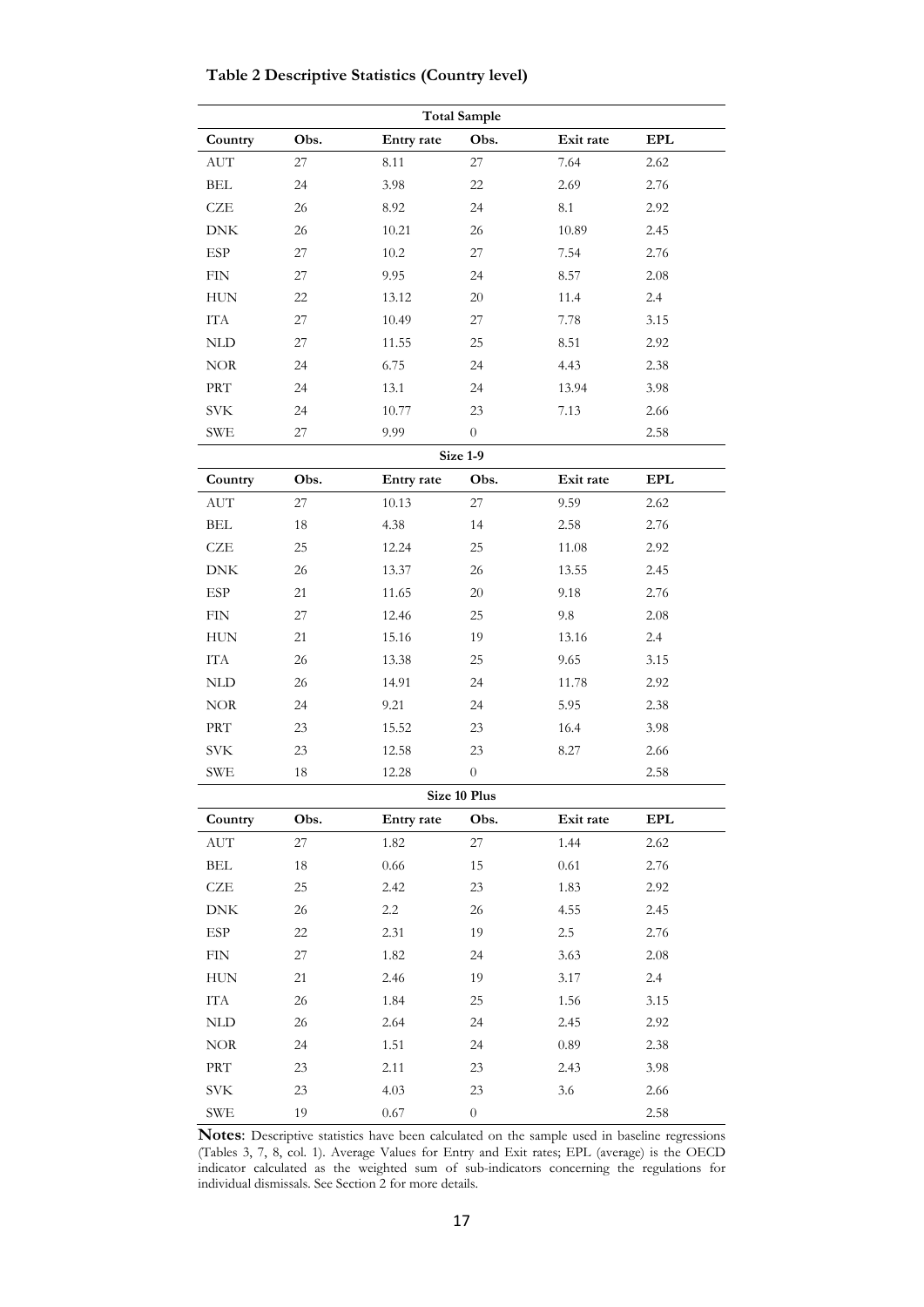#### **Table 3. Baseline Regressions**

| Dep. Var.:                            |             |             | Entry rate                             |            |             |             |             | Exit rate    |             |             |
|---------------------------------------|-------------|-------------|----------------------------------------|------------|-------------|-------------|-------------|--------------|-------------|-------------|
|                                       | (1)         | (2)         | (3)                                    | (4)        | (5)         | (6)         | (7)         | (8)          | (9)         | (10)        |
|                                       | <b>OLS</b>  | <b>WLS</b>  | GLM                                    | IV         | Bench. Bias | <b>OLS</b>  | <b>WLS</b>  | <b>GLM</b>   | IV          | Bench. Bias |
| Reallocat.*EPL                        | $-0.0403**$ | $-0.0502**$ | $-0.0048**$                            | $-0.0747*$ | $-0.231**$  | $-0.060***$ | $-0.052***$ | $-0.0072***$ | $-0.088***$ | $-0.122***$ |
|                                       | (0.0199)    | (0.0216)    | (0.00202)                              | (0.0427)   | (0.0936)    | (0.0196)    | (0.0174)    | (0.00167)    | (0.0292)    | (0.0351)    |
| Self employed                         | 0.0144      | 0.0243      | 0.00154                                | 0.0247     | $0.103*$    | 0.00453     | $-0.0160$   | 0.000921     | 0.0137      | 0.0166      |
|                                       | (0.0326)    | (0.0379)    | (0.00350)                              | (0.0327)   | (0.0550)    | (0.0231)    | (0.0215)    | (0.00290)    | (0.0223)    | (0.0251)    |
| Med. educated                         | $-0.00133$  | $-0.0637$   | 1.81e-05                               | $-0.00554$ | $-0.109**$  | 0.0387      | 0.00543     | $0.00580*$   | 0.0349      | $-0.0147$   |
|                                       | (0.0426)    | (0.0465)    | (0.00454)                              | (0.0393)   | (0.0515)    | (0.0284)    | (0.0256)    | (0.00331)    | (0.0261)    | (0.0245)    |
| Low educated                          | 0.00502     | $-0.0332$   | 0.00272                                | 0.00476    | $-0.0442$   | 0.0403      | 0.0190      | $0.00716**$  | 0.0394      | 0.0121      |
|                                       | (0.0398)    | (0.0378)    | (0.00416)                              | (0.0372)   | (0.0347)    | (0.0315)    | (0.0293)    | (0.00324)    | (0.0288)    | (0.0262)    |
| Temporary                             | $0.114*$    | $0.0712*$   | 0.00846                                | $0.119*$   | $0.113***$  | $0.120**$   | $0.0476*$   | $0.0114**$   | $0.125**$   | $0.0680**$  |
|                                       | (0.0684)    | (0.0430)    | (0.00586)                              | (0.0640)   | (0.0395)    | (0.0551)    | (0.0283)    | (0.00478)    | (0.0512)    | (0.0283)    |
| Constant                              | 16.85**     | 24.78***    | $-1.595***$                            | 19.90***   | 34.16***    | 2.026       | 20.54***    | $-2.051***$  | $15.10***$  | 18.11***    |
|                                       | (6.956)     | (6.438)     | (0.429)                                | $0.119*$   | (11.76)     | $0.120**$   | $0.0476*$   | (0.288)      | $0.125**$   | (4.496)     |
| Country dum.                          | yes         | yes         | yes                                    | yes        | yes         | yes         | yes         | yes          | yes         | yes         |
| Industry dum.                         | yes         | yes         | yes                                    | yes        | yes         | yes         | yes         | yes          | yes         | yes         |
| Observations                          | 332         | 328         | 332                                    | 332        | 328         | 293         | 293         | 293          | 293         | 293         |
| R-squared                             | 0.602       | 0.702       |                                        | 0.601      | 0.633       | 0.732       | 0.823       |              | 0.730       | 0.807       |
| Robust standard errors in parentheses |             |             | *** $p<0.01$ , ** $p<0.05$ , * $p<0.1$ |            |             |             |             |              |             |             |

**Notes:** Dependent variable in columns 1-5 (6-10) is Entry (Exit) rate of employer enterprises over the period 2004-2007. Reallocation is sectoral US worker reallocation and it is taken from Bassanini and Garnero (2013). EPL is the OECD indicator for Employment Protection Legislation; it is calculated as the weighted sum of sub-indicators concerning the regulations for individual dismissals and additional provisions for collective dismissals. Other controls are the country-industry share of self-employed (Self-employed), the share of medium educated (Med. Educated), the share of low educated (Low Educated) and the share of temporary contracts (Temporary) from Bassanini and Garnero (2013) and are calculated as average values over the period 2004-2007. Country and industry dummies included. In columns. 1 and 6 estimation method is OLS. In cols. 2 and 7, weights are share of employment in 2004. In cols. 3 and 8 estimation is GLM. In cols. 4 and 9 instruments are legal origins, and are taken from Bassanini et al (2009). In cols. 5 and 10, estimation method is the two-step IV estimator proposed by Ciccone and Papaioannou (2011).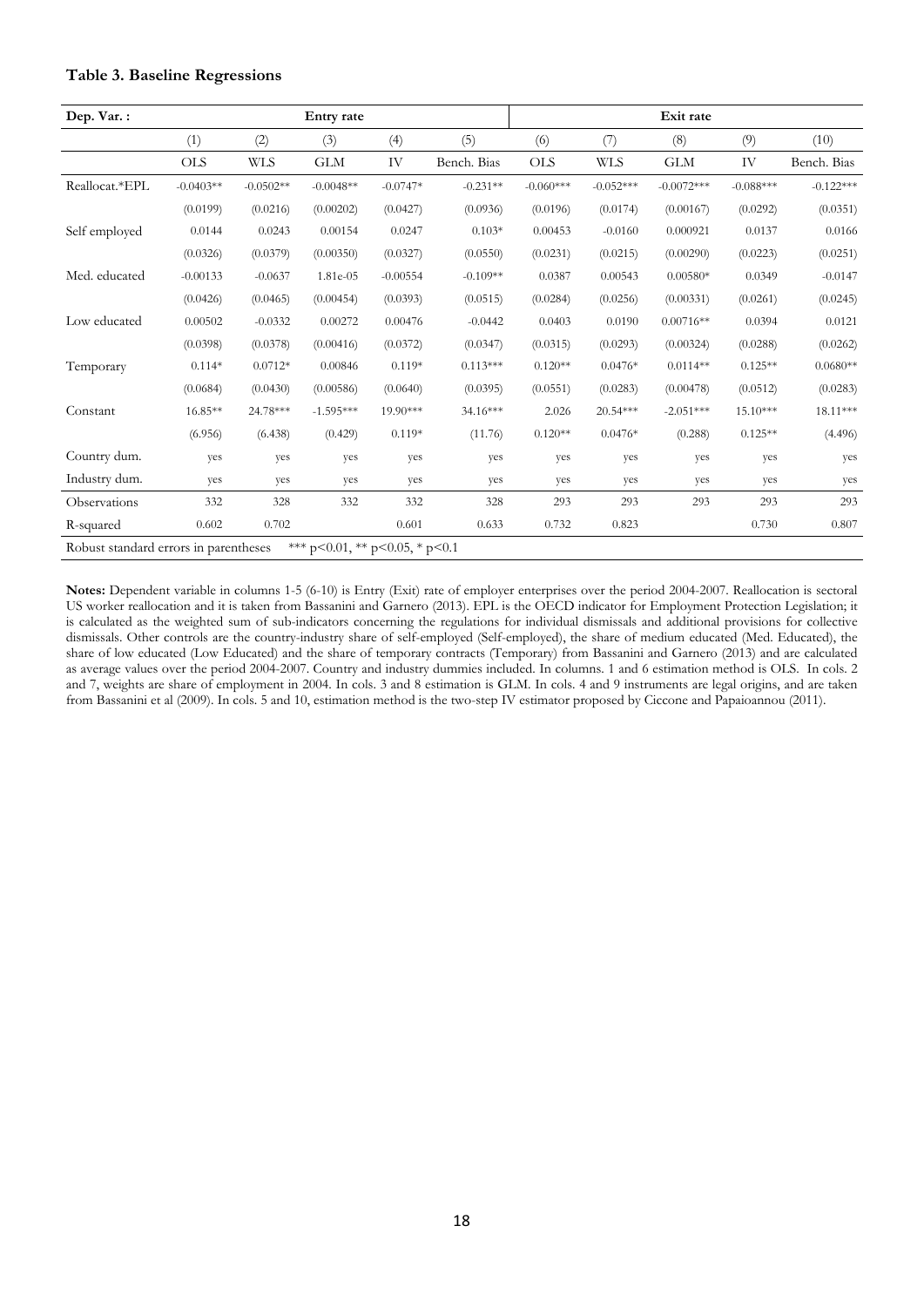#### **Table 4. Robustness analysis for Entry Rate**

| Dep. Var.: Entry Rate                                                        | (1)                     | (2)                     | (3)                     | (4)                       | (5)                     | (6)                    | (7)                     | (8)                     | (9)                     | (10)                  |
|------------------------------------------------------------------------------|-------------------------|-------------------------|-------------------------|---------------------------|-------------------------|------------------------|-------------------------|-------------------------|-------------------------|-----------------------|
| Reallocation*EPL                                                             | $-0.0441**$<br>(0.0200) | $-0.0406**$<br>(0.0202) | $-0.0401*$<br>(0.0221)  | $-0.0678*$<br>(0.0368)    | $-0.0421**$<br>(0.0207) | $-0.0510*$<br>(0.0287) | $-0.0489**$<br>(0.0244) | $-0.0483**$<br>(0.0221) | $-0.0406**$<br>(0.0196) | $0.272**$<br>(0.127)  |
| Reallocation*Tax                                                             |                         |                         |                         | $-0.00521**$<br>(0.00246) |                         |                        |                         |                         |                         |                       |
| Reallocation*Corp.                                                           |                         |                         |                         | $-0.00550$<br>0.0279)     |                         |                        |                         |                         |                         |                       |
| Reallocation*UD                                                              |                         |                         |                         | $-0.000275$<br>(0.000990) |                         |                        |                         |                         |                         |                       |
| Reallocation*Repl. Ratio                                                     |                         |                         |                         | 0.000933<br>(0.00147)     |                         |                        |                         |                         |                         |                       |
| Employment                                                                   | $-0.00813$<br>(0.204)   |                         |                         |                           |                         |                        |                         |                         |                         |                       |
| Turnover*Barriers                                                            |                         | 0.0140<br>(0.104)       |                         |                           |                         |                        |                         |                         |                         |                       |
| Cap. Int.*Fin. Dev                                                           |                         |                         | $-0.000574$<br>(0.0218) |                           |                         |                        |                         |                         |                         |                       |
| Reallocation*Barriers                                                        |                         |                         |                         |                           | 0.0109<br>(0.0312)      |                        |                         |                         |                         |                       |
| Turnover*EPL                                                                 |                         |                         |                         |                           |                         | 0.0692<br>(0.128)      |                         |                         |                         |                       |
| Empl. Growth*EPL                                                             |                         |                         |                         |                           |                         |                        | 14.97<br>(35.68)        |                         |                         |                       |
| Cap. Int.*EPL                                                                |                         |                         |                         |                           |                         |                        |                         | 0.241<br>(0.344)        |                         |                       |
| Fin. Dep.*EPL                                                                |                         |                         |                         |                           |                         |                        |                         |                         | $-4.928***$<br>(1.750)  |                       |
| Reallocation.*EPL*TFP                                                        |                         |                         |                         |                           |                         |                        |                         |                         |                         | $-0.426**$<br>(0.167) |
| Reallocation*TFP                                                             |                         |                         |                         |                           |                         |                        |                         |                         |                         | $0.962**$<br>(0.417)  |
| Constant                                                                     | 9.928***<br>(3.514)     | $16.15*$<br>(8.605)     | 16.79**<br>(7.715)      | 12.45**<br>(4.879)        | 15.17*<br>(8.652)       | 13.76*<br>(8.006)      | 18.29***<br>(6.100)     | 14.22<br>(9.292)        | 17.22**<br>(6.878)      | $-13.00$<br>(14.38)   |
| Controls                                                                     | yes                     | yes                     | yes                     | yes                       | yes                     | yes                    | yes                     | yes                     | yes                     | yes                   |
| Country dum.                                                                 | yes                     | yes                     | yes                     | yes                       | yes                     | yes                    | yes                     | yes                     | yes                     | yes                   |
| Industry dum.                                                                | yes                     | yes                     | yes                     | yes                       | yes                     | yes                    | yes                     | yes                     | yes                     | yes                   |
| Observations                                                                 | 301                     | 332                     | 332                     | 305                       | 332                     | 332                    | 332                     | 319                     | 332                     | 332                   |
| R-squared                                                                    | 0.694                   | 0.602                   | 0.602                   | 0.628                     | 0.602                   | 0.603                  | 0.603                   | 0.647                   | 0.628                   | 0.610                 |
| Robust standard errors in parentheses *** $p<0.01$ , ** $p<0.05$ , * $p<0.1$ |                         |                         |                         |                           |                         |                        |                         |                         |                         |                       |

**Notes:** Reallocation is sectoral US worker reallocation; EPL is calculated as the weighted sum of sub-indicators concerning the regulations for individual dismissals and additional provisions for collective dismissals. Controls are the country-industry share of self-employed (Self employed), share of medium educated (Med. educated), share of low educated (Low. educated) and the share of temporary contracts (Temporary). Other controls: the share of employment in total economy in 2004 for each country-industry pair (Employment), the turnover rate in the US calculated as the sum of entry and exit rates (Turnover), a measure of financial development (Fin. Dev.), the average growth rate 93\_03 full-time equivalents in the US (Empl. Growth) and a measure of capital intensity (Cap. Int.). These variables have been interacted with country level variables: indices of burden on start-ups e barriers to competition (Barriers); a measure of financial development (Fin. Dev.); a measure of costs for resolving insolvency (Insolvency); a set of controls for other labour market institutions: union density (UD), a measure of corporatism (Corp), the tax wedge (Tax), and the gross replacement rate for unemployment benefits (Repl. Ratio). The TFP level of each country (TFP), measured as a percentage of the US.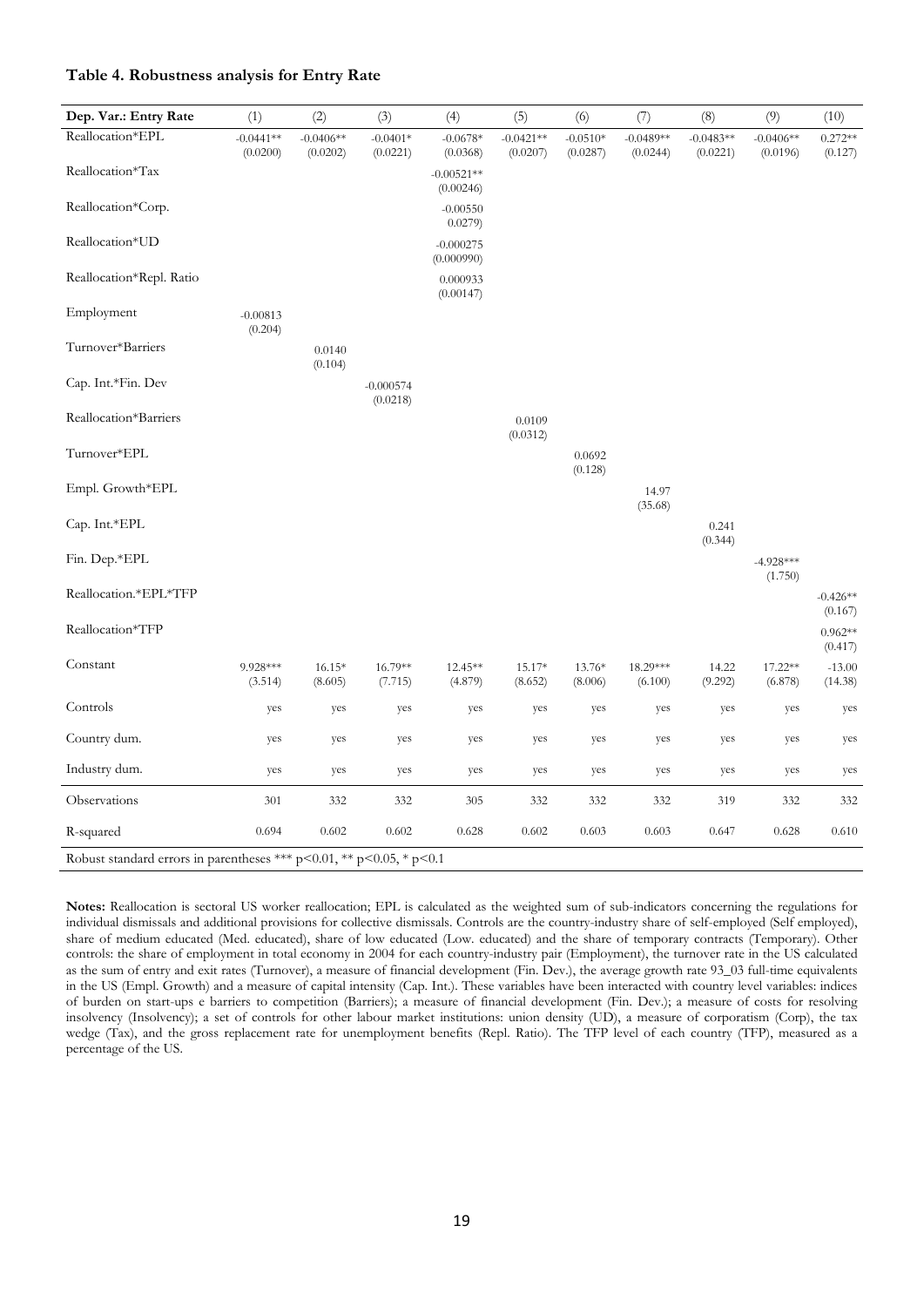#### **Table 5. Robustness analysis for Exit Rate**

| Dep. Var.: Exit Rate                                                         | (1)                      | (2)                      | (3)                      | (4)                      | (5)                      | (6)                      | (7)                      | (8)                      | (9)                      | (10)                 |
|------------------------------------------------------------------------------|--------------------------|--------------------------|--------------------------|--------------------------|--------------------------|--------------------------|--------------------------|--------------------------|--------------------------|----------------------|
| Reallocation*EPL                                                             | $-0.0753***$<br>(0.0199) | $-0.0622***$<br>(0.0196) | $-0.0548***$<br>(0.0201) | $-0.0395$<br>(0.0284)    | $-0.0703***$<br>(0.0190) | $-0.0729***$<br>(0.0260) | $-0.0742***$<br>(0.0212) | $-0.0672***$<br>(0.0198) | $-0.0621***$<br>(0.0192) | $-0.0305$<br>(0.089) |
| Reallocation*Tax                                                             |                          |                          |                          | 0.000996<br>(0.00186)    |                          |                          |                          |                          |                          |                      |
| Reallocation*Corp.                                                           |                          |                          |                          | $-0.0483**$<br>(0.0212)  |                          |                          |                          |                          |                          |                      |
| Reallocation*UD                                                              |                          |                          |                          | $0.00140**$<br>(0.00068) |                          |                          |                          |                          |                          |                      |
| Reallocation*Repl. Ratio                                                     |                          |                          |                          | $-0.000241$<br>(0.00147) |                          |                          |                          |                          |                          |                      |
| Employment                                                                   | 0.0993<br>(0.116)        |                          |                          |                          |                          |                          |                          |                          |                          |                      |
| Turnover*Insolvency                                                          |                          | 0.00204<br>(0.00441)     |                          |                          |                          |                          |                          |                          |                          |                      |
| Cap. Int.*Fin. Dev                                                           |                          |                          | $-0.0152$<br>(0.0122)    |                          |                          |                          |                          |                          |                          |                      |
| Reallocation*Insolvency                                                      |                          |                          |                          |                          | $0.00228*$<br>(0.00131)  |                          |                          |                          |                          |                      |
| Turnover*EPL                                                                 |                          |                          |                          |                          |                          | 0.0846<br>(0.125)        |                          |                          |                          |                      |
| Empl. Growth*EPL                                                             |                          |                          |                          |                          |                          |                          | 26.31<br>(23.22)         |                          |                          |                      |
| Cap. Int.*EPL                                                                |                          |                          |                          |                          |                          |                          |                          | 0.0292<br>(0.240)        |                          |                      |
| Fin. Dep.*EPL                                                                |                          |                          |                          |                          |                          |                          |                          |                          | $-2.483**$<br>(1.117)    |                      |
| Reallocation.*EPL*TFP                                                        |                          |                          |                          |                          |                          |                          |                          |                          |                          | $-0.0770$<br>(0.112) |
| Reallocation*TFP                                                             |                          |                          |                          |                          |                          |                          |                          |                          |                          | 0.0194<br>(0.273)    |
| Constant                                                                     | 8.910***<br>(2.644)      | 2.679<br>(2.747)         | 0.939<br>(2.627)         | 2.654<br>(3.305)         | 0.947<br>(2.479)         | $0.178\,$<br>(3.650)     | 4.171<br>(2.573)         | 21.48***<br>(5.176)      | 1.607<br>(2.410)         | 16.44*<br>(9.701)    |
| Controls                                                                     | yes                      | yes                      | yes                      | yes                      | yes                      | yes                      | yes                      | yes                      | yes                      | yes                  |
| Country dum.                                                                 | yes                      | yes                      | yes                      | yes                      | yes                      | yes                      | yes                      | yes                      | yes                      | yes                  |
| Industry dum.                                                                | yes                      | yes                      | yes                      | yes                      | yes                      | yes                      | yes                      | yes                      | yes                      | yes                  |
| Observations                                                                 | 276                      | 293                      | 293                      | 268                      | 293                      | 293                      | 293                      | 281                      | 293                      | 293                  |
| R-squared                                                                    | 0.755                    | 0.732                    | 0.735                    | 0.750                    | 0.734                    | 0.732                    | 0.734                    | 0.779                    | 0.742                    | 0.741                |
| Robust standard errors in parentheses *** $p<0.01$ , ** $p<0.05$ , * $p<0.1$ |                          |                          |                          |                          |                          |                          |                          |                          |                          |                      |

**Notes:** Reallocation is sectoral US worker reallocation; EPL is calculated as the weighted sum of sub-indicators concerning the regulations for individual dismissals and additional provisions for collective dismissals. Controls are the country-industry share of self-employed (Self-employed), share of medium educated (Med. educated), share of low educated (Low. educated) and the share of temporary contracts (Temporary). Other controls: the share of employment in total economy in 2004 for each country-industry pair (Employment), the turnover rate in the US calculated as the sum of entry and exit rates (Turnover), a measure of financial development (Fin. Dev.), the average growth rate 93\_03 full-time equivalents in the US (Empl. Growth) and a measure of capital intensity (Cap. Int.). These variables have been interacted with country level variables: indices of burden on start-ups e barriers to competition (Barriers); a measure of financial development (Fin\_Dev); a measure of costs for resolving insolvency (Insolvency); a set of controls for other labour market institutions: union density (UD), a measure of corporatism (Corp), the tax wedge (Tax), and the gross replacement rate for unemployment benefits (Repl. Ratio). The TFP level of each country (TFP), measured as a percentage of the US.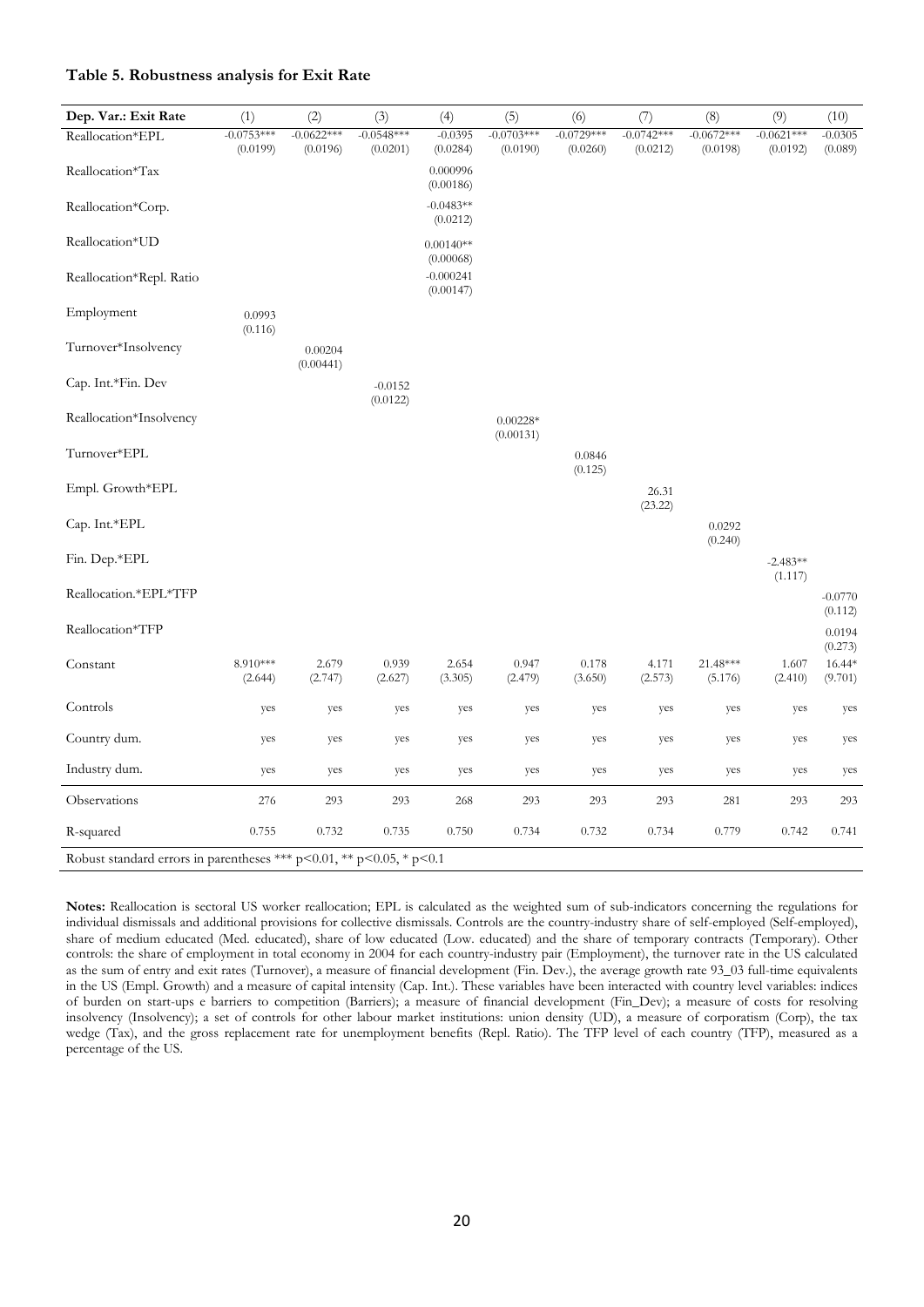#### **Table 6. Robustness analysis on EPL indicators.**

| <b>Depenedent Variables:</b>                                         |                        |                         | <b>Entry Rate</b>       |                          |                          |                          | <b>Exit Rate</b>          |                           |
|----------------------------------------------------------------------|------------------------|-------------------------|-------------------------|--------------------------|--------------------------|--------------------------|---------------------------|---------------------------|
|                                                                      | (1)                    | (2)                     | (3)                     | (4)                      | (5)                      | (6)                      | (7)                       | (8)                       |
| Reallocation*Proc. Inconv.                                           |                        | $-0.0292$<br>(0.0209)   | $-0.0335$<br>(0.0224)   |                          |                          | $-0.0178$<br>(0.0134)    | $-0.00666$<br>(0.0143)    |                           |
| Reallocation*Severance Pay                                           |                        | 0.0105<br>(0.00963)     | 0.00743<br>(0.0103)     |                          |                          | $-0.00460$<br>(0.00827)  | $-0.00904$<br>(0.00928)   |                           |
| Reallocation*Unfair Dismissal.                                       |                        |                         | $-0.00253$<br>(0.00908) |                          |                          |                          | $-0.0248***$<br>(0.00636) |                           |
| Reallocation*Reinstatement                                           |                        |                         | $-0.0277*$<br>(0.0147)  |                          |                          |                          | $-0.00880$<br>(0.00891)   |                           |
| Reallocation*Compensation                                            |                        |                         | $-0.0152$<br>(0.0127)   |                          |                          |                          | 0.0104<br>(0.00914)       |                           |
| Reallocation*Trial Lenght                                            |                        |                         | 0.000710<br>(0.00522)   |                          |                          |                          | (0.00363)                 |                           |
| Reallocation*EPL Collective.                                         | $-0.0195*$<br>(0.0114) | $-0.0364**$<br>(0.0168) | $-0.0358**$<br>(0.0174) |                          | $-0.0262**$<br>(0.0104)  | $-0.0334***$<br>(0.0121) | $-0.0431***$<br>(0.0130)  |                           |
| Reallocation.*Diff. Dismissal.                                       |                        | $-0.0209$<br>(0.0131)   |                         |                          |                          | (0.00952)                |                           |                           |
| Reallocation*EPL Individual.                                         | $-0.0265*$<br>(0.0145) |                         |                         |                          | $-0.0416***$<br>(0.0150) |                          |                           |                           |
| Reallocation*EPLb                                                    |                        |                         |                         | $-0.0212**$<br>(0.00858) |                          |                          |                           | $-0.0209***$<br>(0.00570) |
| Constant                                                             | 18.41**<br>(7.108)     | 29.14***<br>(10.66)     | 37.56***<br>(11.64)     | $-1.053$<br>(5.406)      | 2.330<br>(2.390)         | 5.166*<br>(2.834)        | 4.458<br>(2.911)          | $-1.462$<br>(2.197)       |
| controls                                                             | yes                    | yes                     | yes                     | yes                      | yes                      | yes                      | yes                       | yes                       |
| country dummies                                                      | yes                    | yes                     | yes                     | yes                      | yes                      | yes                      | yes                       | yes                       |
| industry dummies                                                     | yes                    | yes                     | yes                     | yes                      | yes                      | yes                      | yes                       | yes                       |
| Observations                                                         | 332                    | 332                     | 332                     | 332                      | 293                      | 293                      | 293                       | 293                       |
| R-squared                                                            | 0.603                  | 0.606                   | 0.609                   | 0.606                    | 0.732                    | 0.734                    | 0.739                     | 0.734                     |
| Robust standard errors in parentheses *** p<0.01, ** p<0.05, * p<0.1 |                        |                         |                         |                          |                          |                          |                           |                           |

Notes. dependent variable in columns 1-4 (5-8) is the average entry (exit) rate of employer enterprises over the period 2004-2007. Controls and other main variables are defined in Table 3. Reallocation is sectoral US worker reallocation. For more details on different items of employment protection legislation indicator see http://www.oecd.org/employment/emp/oecdindicatorsofemploymentprotection.htm. See also section 4.3 in the paper. In cols. 4 and 8, EPL index is from Economic Freedom of the World database.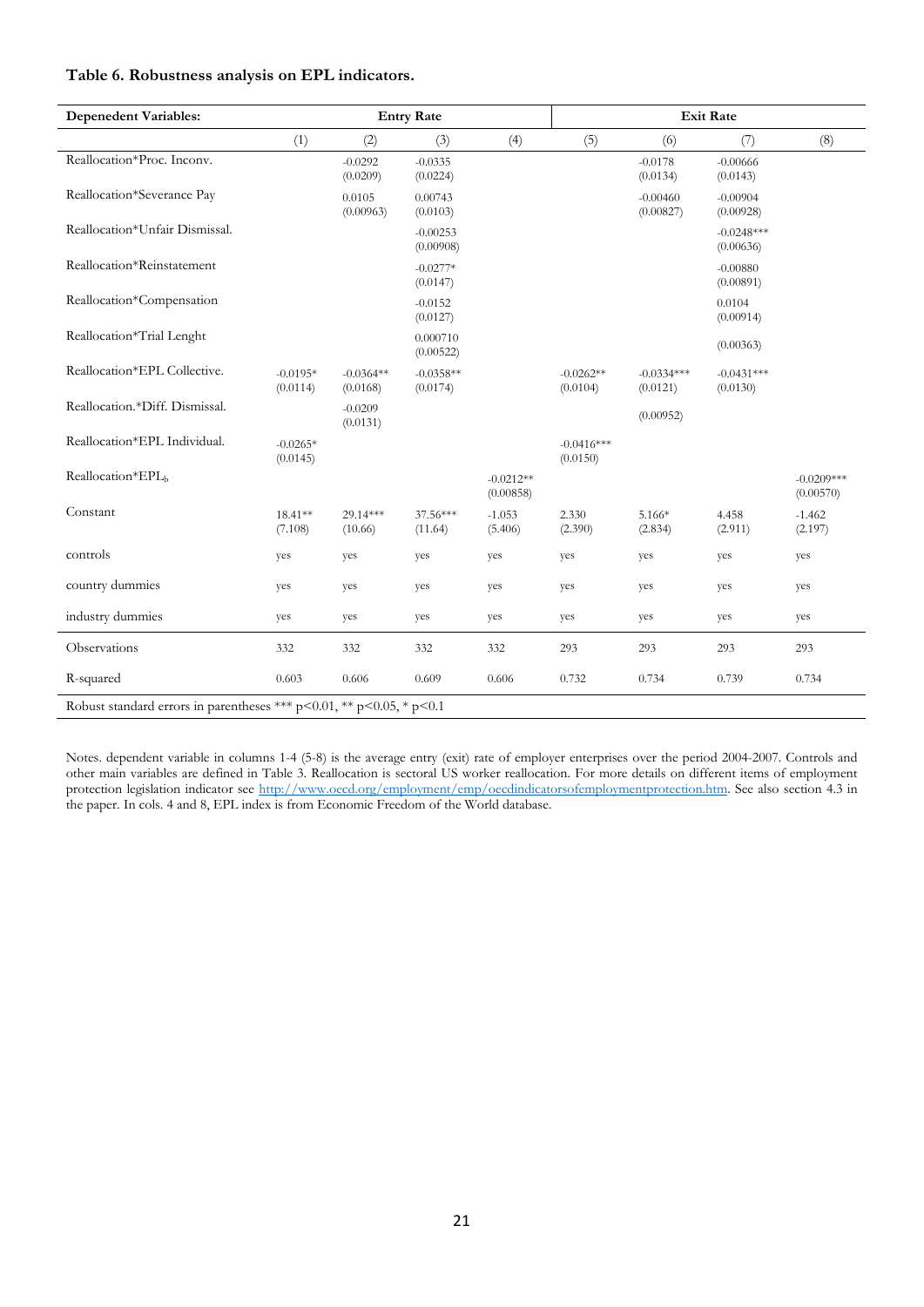|  | Table 7. Baseline Regressions. Firms 1-9 employees. |  |
|--|-----------------------------------------------------|--|
|  |                                                     |  |

| Dep. Var.:                            |             |             | Entry rate                             |             |             |              |              | Entry rate   |              |             |
|---------------------------------------|-------------|-------------|----------------------------------------|-------------|-------------|--------------|--------------|--------------|--------------|-------------|
|                                       | (1)         | (2)         | (3)                                    | (4)         | (5)         | (6)          | (7)          | (8)          | (9)          | (10)        |
|                                       | <b>OLS</b>  | WLS         | <b>GLM</b>                             | IV          | Bench. Bias | <b>OLS</b>   | <b>WLS</b>   | <b>GLM</b>   | IV           | Bench. Bias |
| Realloc.*EPL                          | $-0.0718**$ | $-0.0505**$ | $-0.00624**$                           | $-0.185***$ | $-0.342***$ | $-0.0849***$ | $-0.0621***$ | $-0.0078***$ | $-0.0954***$ | $-0.136***$ |
|                                       | (0.0318)    | (0.0237)    | (0.00272)                              | (0.0682)    | (0.126)     | (0.0204)     | (0.0187)     | (0.00157)    | (0.0293)     | (0.0384)    |
| Self employed                         | 0.00531     | 0.0249      | $-0.000186$                            | 0.0415      | $0.170**$   | $-0.00775$   | $-0.0253$    | $-0.00129$   | $-0.00426$   | 0.0127      |
|                                       | (0.0390)    | (0.0317)    | (0.00350)                              | (0.0435)    | (0.0717)    | (0.0286)     | (0.0212)     | (0.00303)    | (0.0275)     | (0.0265)    |
| Med. educated                         | 0.0256      | $-0.00602$  | 0.00239                                | 0.00967     | $-0.0906*$  | 0.0547       | 0.00438      | $0.00625*$   | $0.0532*$    | $-0.0190$   |
|                                       | (0.0523)    | (0.0346)    | (0.00473)                              | (0.0482)    | (0.0494)    | (0.0338)     | (0.0240)     | (0.00351)    | (0.0311)     | (0.0240)    |
| Low educated                          | $-0.00760$  | $-0.00288$  | 0.00127                                | $-0.00948$  | $-0.0267$   | 0.0404       | 0.0212       | $0.00564*$   | 0.0400       | 0.0129      |
|                                       | (0.0543)    | (0.0408)    | (0.00470)                              | (0.0509)    | (0.0413)    | (0.0347)     | (0.0268)     | (0.00332)    | (0.0318)     | (0.0239)    |
| Temporary                             | 0.116       | $0.0698**$  | 0.00814                                | $0.131*$    | $0.153***$  | 0.0747       | 0.0242       | 0.00562      | 0.0768       | $0.0519**$  |
|                                       | (0.0797)    | (0.0354)    | (0.00610)                              | (0.0742)    | (0.0475)    | (0.0532)     | (0.0271)     | (0.00436)    | (0.0492)     | (0.0258)    |
| Country dum.                          | yes         | yes         | yes                                    | yes         | yes         | yes          | yes          | yes          | yes          | yes         |
| Industry dum.                         | yes         | yes         | yes                                    | yes         | yes         | yes          | yes          | yes          | yes          | yes         |
| Observations                          | 305         | 301         | 305                                    | 305         | 301         | 275          | 275          | 275          | 275          | 275         |
| R-squared                             | 0.587       | 0.728       |                                        | 0.575       | 0.527       | 0,708        | 0,827        |              | 0,707        | 0.810       |
| Robust standard errors in parentheses |             |             | *** $p<0.01$ , ** $p<0.05$ , * $p<0.1$ |             |             |              |              |              |              |             |

**Notes:** Dependent variable in columns 1-5 (6-10) is Entry (Exit) rate of employer enterprises over the period 2004-2007. Reallocation is sectoral US worker reallocation and it is taken from Bassanini and Garnero (2013). EPL is the OECD indicator for Employment Protection Legislation; it is calculated as the weighted sum of sub-indicators concerning the regulations for individual dismissals and additional provisions for collective dismissals. Other controls are the country-industry share of self-employed (Self employed), the share of medium educated (Med. Educated), the share of low educated (Low Educated) and the share of temporary contracts (Temporary). The above are taken from Bassanini and Garnero (2013) and are calculated as average values over the period 2004-2007. Country and industry dummies included. In columngs. 1 and 6 estimation method is OLS. In cols. 2 and 7, weights are share of employment in 2004. In cols. 3 and 8 estimation is GLM. In cols. 4 and 9 instruments are legal origins, and are taken from Bassanini et al (2009). In cols. 5 and 10, estimation method is the two-step IV estimator proposed by Ciccone and Papaioannou (2011).